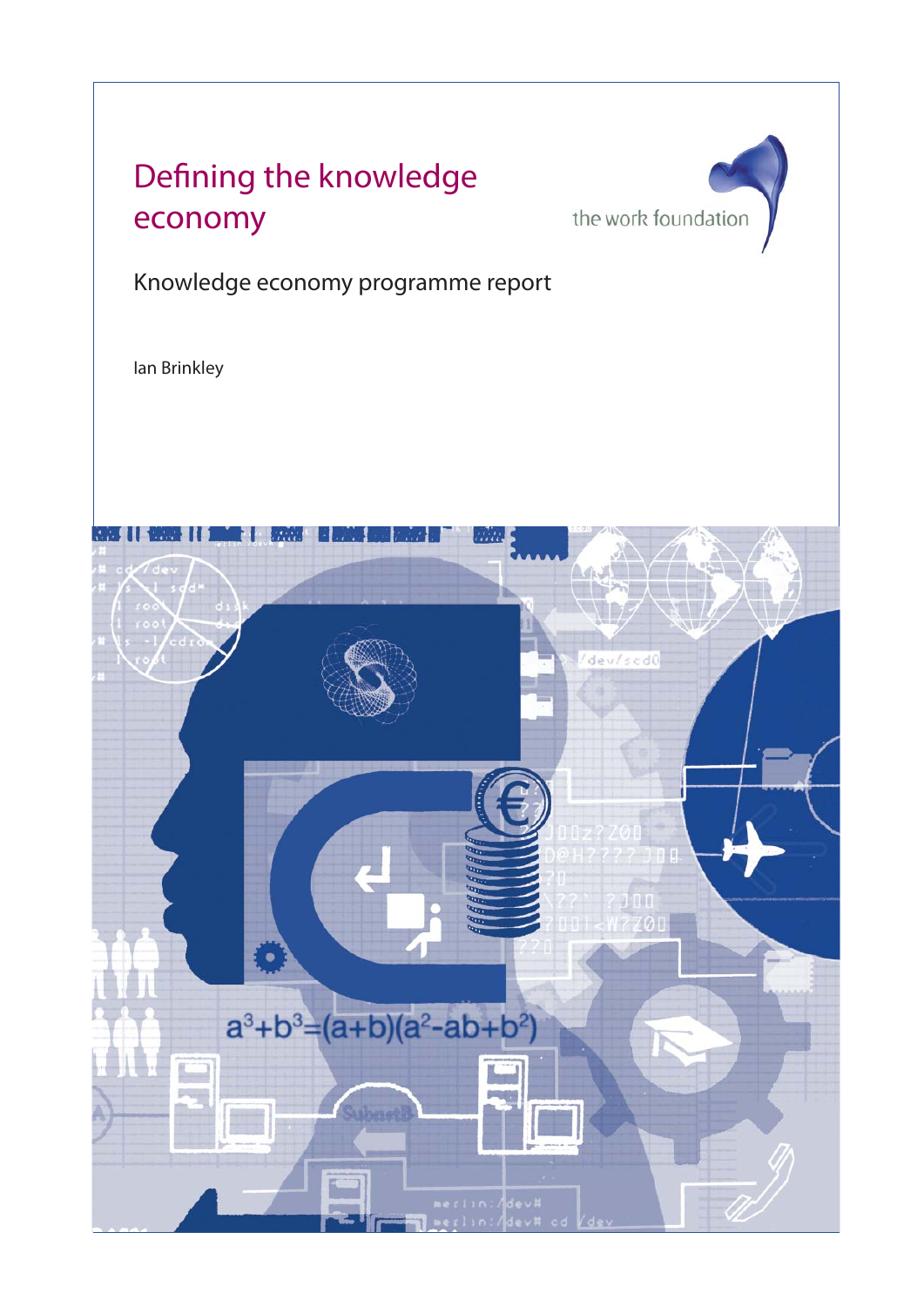# **Contents**

| Section 1                                    | 3  |
|----------------------------------------------|----|
| Defining the knowledge economy               | 3  |
| Knowledge as an economic good                | 5  |
| Globalisation and the knowledge economy      | 9  |
| Section 2                                    | 13 |
| Measuring the knowledge economy              | 13 |
| Knowledge intensive sectors                  | 14 |
| Knowledge jobs and knowledge workers         | 16 |
| Human skill definitions                      | 21 |
| Process and innovation measures              | 23 |
| Organisational and presentational innovation | 26 |
| Conclusions                                  | 29 |

## **Sponsors for the knowledge economy programme include:**

| <b>BBC</b>        | <b>Merck</b>           |
|-------------------|------------------------|
| <b>DCMS</b>       | Microsoft              |
| <b>DfES</b>       | PricewaterhouseCoopers |
| <b>DTI</b>        | <b>Rolls Royce</b>     |
| <b>EDF Energy</b> | <b>SEEDA</b>           |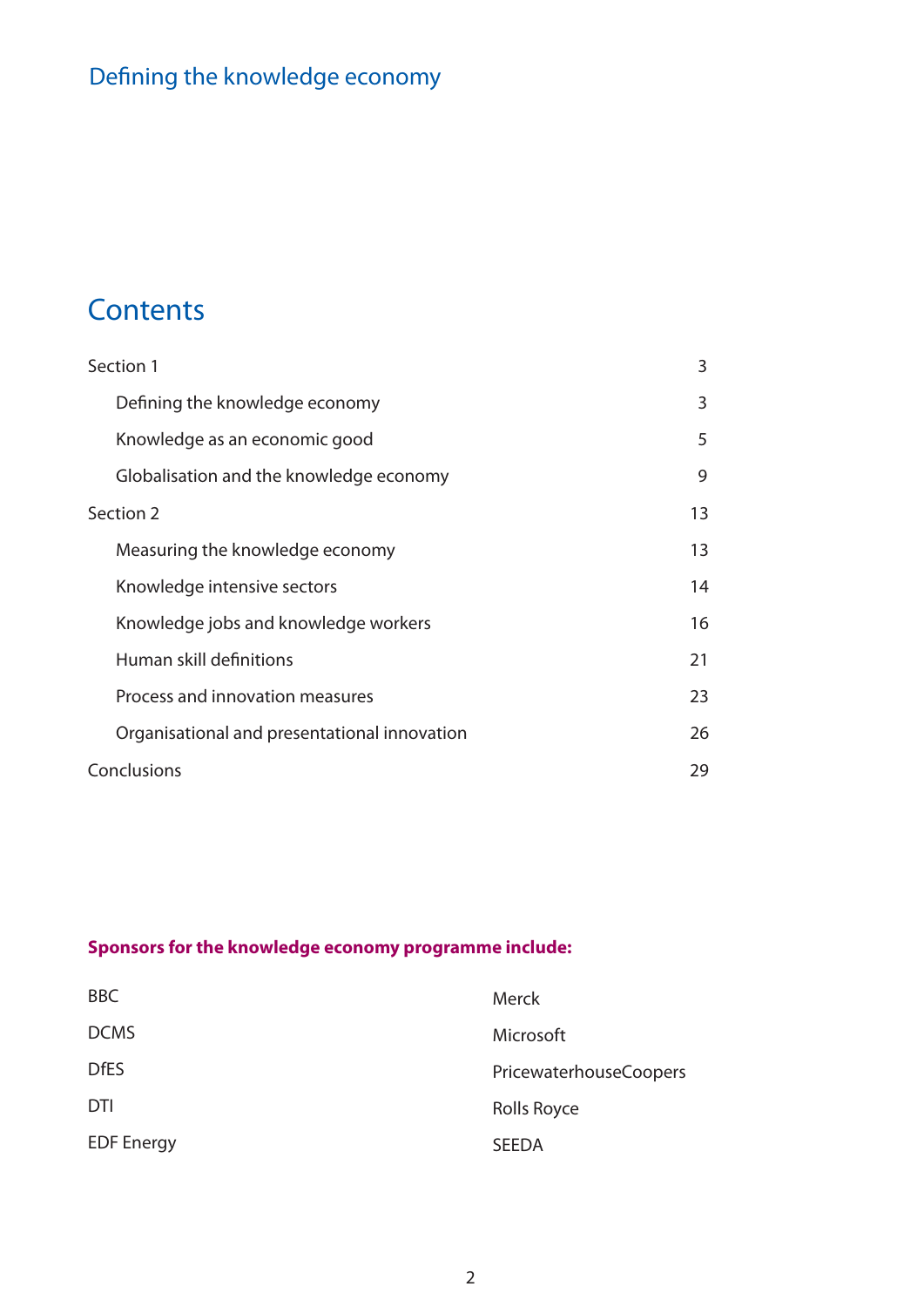### **Section 1 Defining the knowledge economy**

"The weakness or even complete absence, of definition, is actually pervasive in the literature… this is one of the many imprecisions that make the notion of "knowledge economy" so rhetorical rather than analytically useful" (Keith Smith, What is the Knowledge Economy? Knowledge Intensity and Distributed Knowledge Bases, Institute for New Technologies Discussion Paper 2002-6, The United Nations University, June 2002).

The purpose of this paper is to fill part of the gap identified in the quote above. The main aim is to explore testable definitions. In other words, do they allow us to measure in a robust way through national and international statistical and survey data the knowledge economy, the knowledge workforce and the knowledge-based firm?

This in turn allows us to answer key questions, such as: how big is the knowledge economy; where and how fast is it growing; what are the practical and policy implications for firms and government. It will allow us to test out some of the claims made for the knowledge economy, for example, that investment in knowledge is overtaking investment in physical capital.

Definition has not been a prominent feature of the debate and the author of the quote above also fails to help the debate on very far by offering a more precise definition of either the knowledge economy or a knowledge worker. Part of the problem is that some of the underlying concepts are inherently difficult to pin down. As one report concluded: "the science of describing, understanding, and measuring knowledge will always be an imperfect one. The knowledge identified in this forum turned out to be capricious: sometimes sticky, often slippery, rarely tangible, frequently tacit, and extremely heterogeneous" (report of CERI Washington Forum, June 1999).

As a result, the terms knowledge economy and knowledge worker are often taken as self-evident and in some cases are not tested against hard data.

A number of general definitions of the knowledge economy are set out below. Put more prosaically, we can say the knowledge economy is what you get when firms bring together powerful computers and welleducated minds to create wealth.

#### Definitions of the knowledge economy

"the role of knowledge (as compared with natural resources, physical capital and low skill labour has taken on greater importance.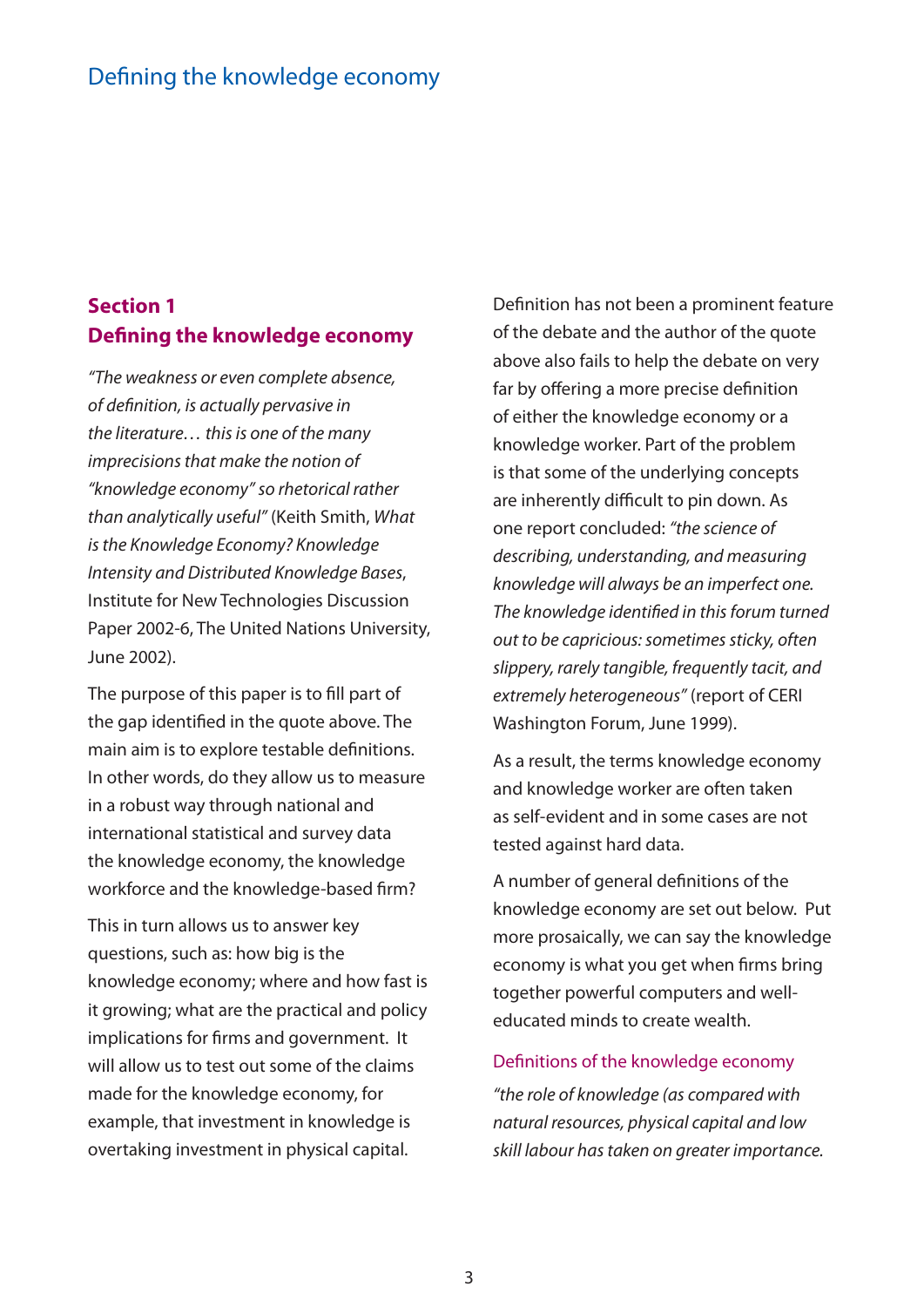Although the pace may differ all OECD economies are moving towards a knowledgebased economy" (OECD 1996)

 "… one in which the generation and exploitation of knowledge has come to play the predominant part in the creation of wealth. It is not simply about pushing back the frontiers of knowledge; it is also about the most effective use and exploitation of all types of knowledge in all manner of economic activity" (DTI Competitiveness White Paper 1998).

"the idea of the knowledge driven economy is not just a description of high tech industries. It describes a set of new sources of competitive advantage which can apply to all sectors, all companies and all regions, from agriculture and retailing to software and biotechnology" (New measures for the New Economy, report by Charles Leadbeater, June 1999).

" economic success is increasingly based on upon the effective utilisation of intangible assets such as knowledge, skills and innovative potential as the key resource for competitive advantage. The term "knowledge economy" is used to describe this emerging economic structure" (ESRC, 2005).

"the knowledge society is a larger concept that just an increased commitment to R&D. It covers every aspect of the contemporary

economy where knowledge is at the heart of value added – from high tech manufacturing and ICTs through knowledge intensive services to the overtly creative industries such as media and architecture" (Kok Report, 2004)

### Is the knowledge economy a new or "weightless" economy?

Some have argued that the emergence of a knowledge-based economy is a major departure, a "new economy" offering endless productivity gains, faster noninflationary growth- and ever-rising stock markets. It was argued that the ICT revolution allowed firms to exploit scientific and technical knowledge bases to give them an unprecedented competitive edge with, for example, constantly falling transaction and processing costs. In turn the new knowledge economy would give rise to new organisational forms within and between companies and a radical shake-up in employment relationships as more and more knowledge workers became portfolio workers, freelancers, or self-employed.

This view took a blow with the dot-com crash and the failure of the predicted changes in employment relationships to emerge (the number of workers with more than one job, for example, has been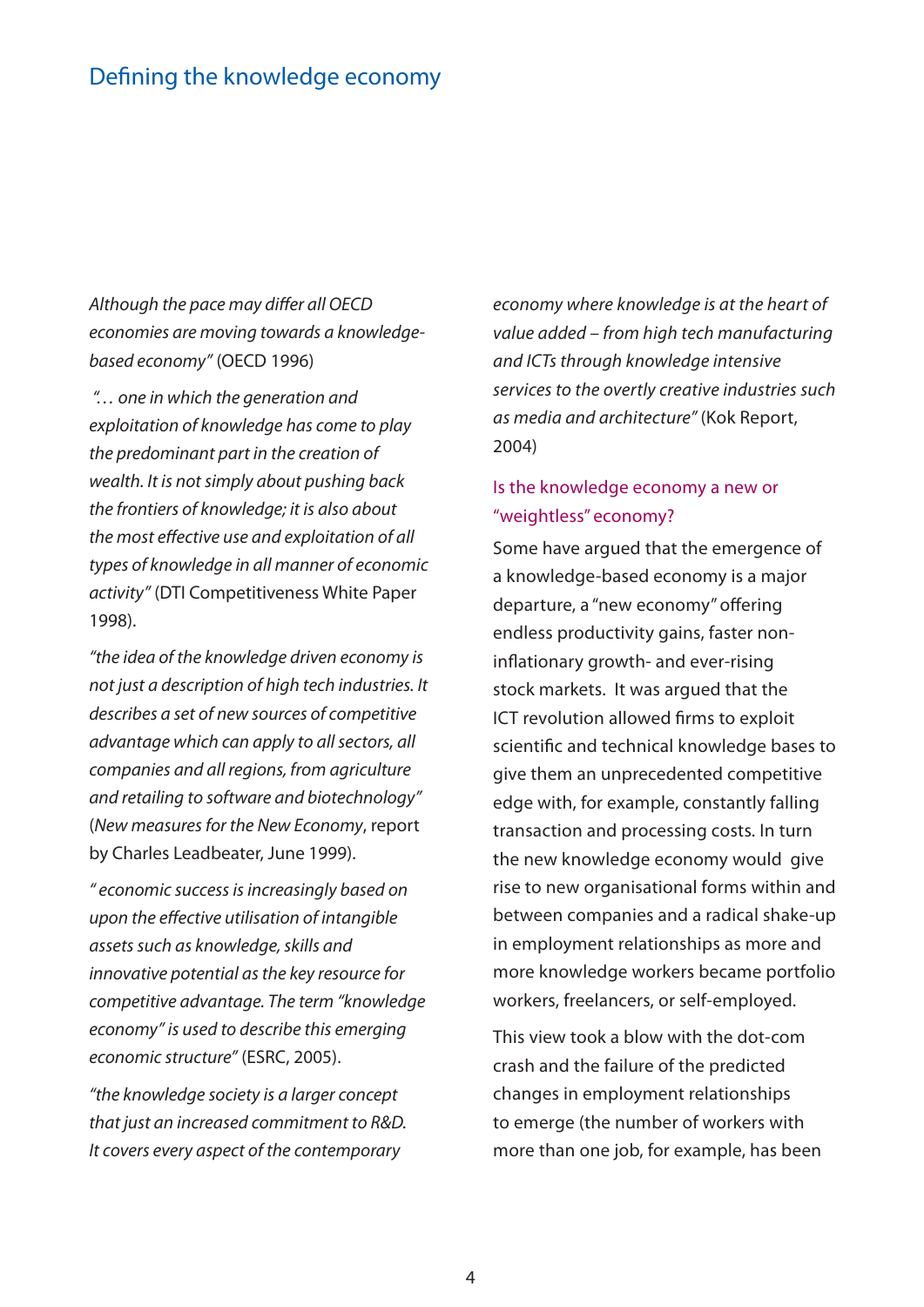falling). Indeed, the term new economy has dropped out of fashionable usage.

In partial reaction to the hype, an opposite view has emerged questioning whether a knowledge economy really exists at all. It is argued that the economy has always been driven by knowledge leading to innovation and technical change and knowledgebased institutions have helped store and share knowledge for centuries. What we see today is essentially more of the same but operating on a bigger scale and at a faster pace.

The truth lies somewhere between the two. David and Foray in a paper published in 2002 describe the move to a knowledge or knowledge based economy as a sea change or "soft discontinuity" rather than a sharp break from the past.

#### **Knowledge as an economic good**

The ability to store, share, and analysis knowledge through networks and communities using the new ICT technologies allows firms to exploit the unique properties of knowledge to gain competitive advantage. Perhaps the most important property is that knowledge is the ultimate economic renewable - the stock of knowledge is not depleted by use. Indeed, the value of knowledge to an economy comes from sharing with others.

Firms also obtain value from sharing knowledge internally and in some circumstances by sharing with suppliers and customers. But they may try to restrict external sharing if that might benefit potential competitors. Hence the difficult balancing act policy makers have in ensuring intellectual property rights are sufficiently strong to provide an incentive for firms to invest in innovative products and processes and yet not so strong they unduly inhibit the diffusion of knowledge.

A distinction is often made between codified or rule based knowledge that can be written down and stored and tacit knowledge that is acquired on the job and resides with the individual as know-how and experience. Some argue that one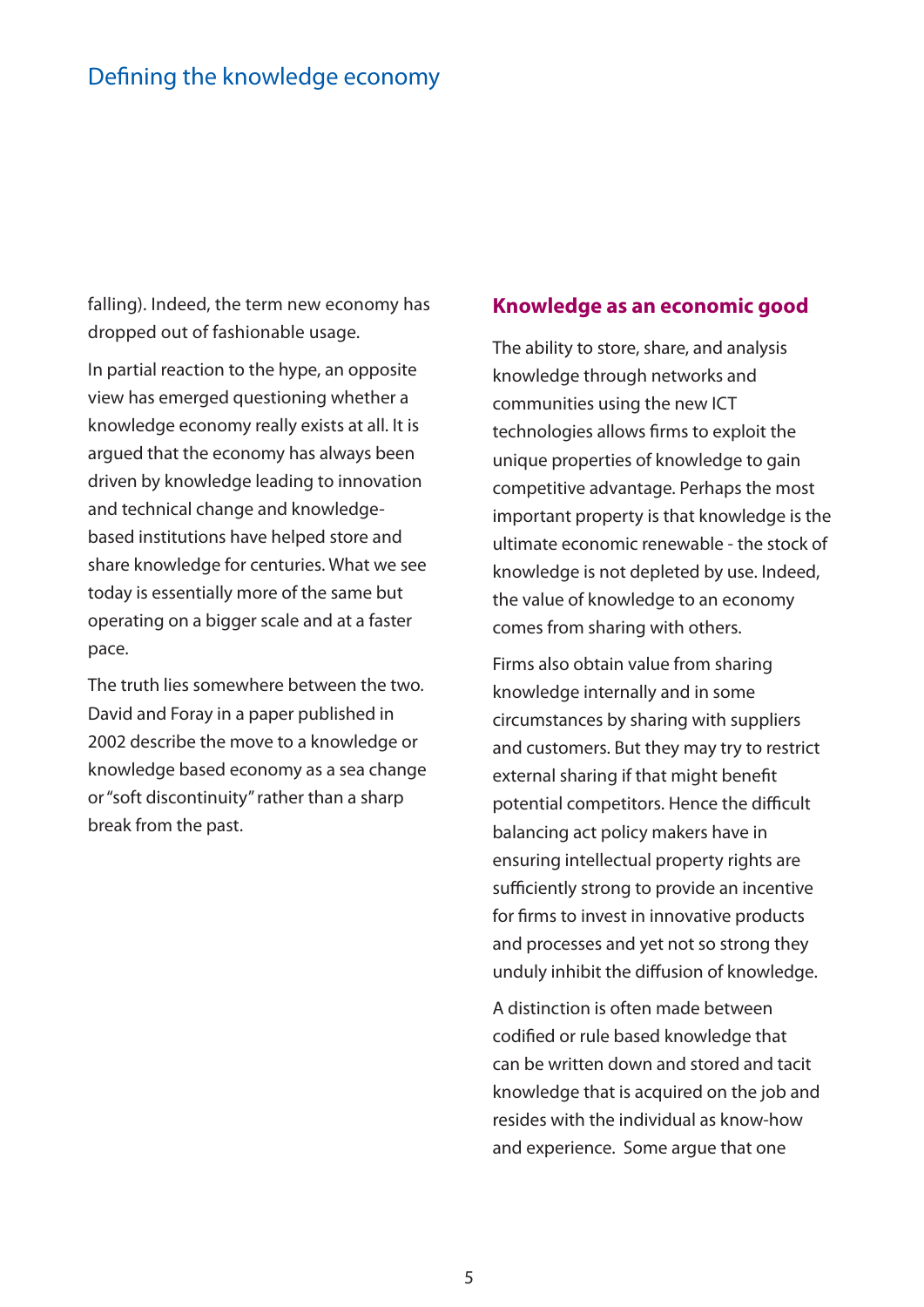of the key distinguishing features of the knowledge economy is deploying new technologies to allow the more systematic exploitation of tacit knowledge. The latter can of course walk out of the door - and firms may make strenuous efforts to retain key workers or impose restrictive clauses in their employment contracts about future employment.

However, despite all these efforts by firms to retain knowledge, knowledge is essentially a public good because knowledge leaks - it is very difficult for a firm to retain knowledge just for their own advantage for any length of time.

As we show below, advanced industrial economies around the globe are steadily moving to the unprecedented position where knowledge based industries and knowledge based organisations will within the foreseeable future generate more than half of total GDP and total employment. They have the most well educated workforces in economic history – and in the foreseeable future quite possibly the majority of the population will have degrees or the equivalent. However, this raises a difficult question  $-$  if the knowledge economy is as economically significant as we think it is why have we seen so

little impact on underlying growth and productivity performance.

### Why do we see the knowledge economy everywhere except in the productivity figures?

Growth theories assign a central place to innovation and skills but with the partial exception of the US, there is little sign of an ICT driven improvement in underlying productivity and growth performance. Given the trends described above, we could revive the Solow paradox by saying we can see the knowledge economy everywhere except in the growth and productivity numbers.

This is not the place to try and resolve the paradox or why the US experience appears to be different to most of the rest of the OECD. We can suggest that while investment in knowledge is necessary it is not sufficient. Hence, increased interest by policy makers in the role of institutional frameworks set by product market regulation, including competition regimes and the right balance in intellectual property rights and the influence of intermediary institutions in promoting science-industry links and improving organisational innovation and management quality.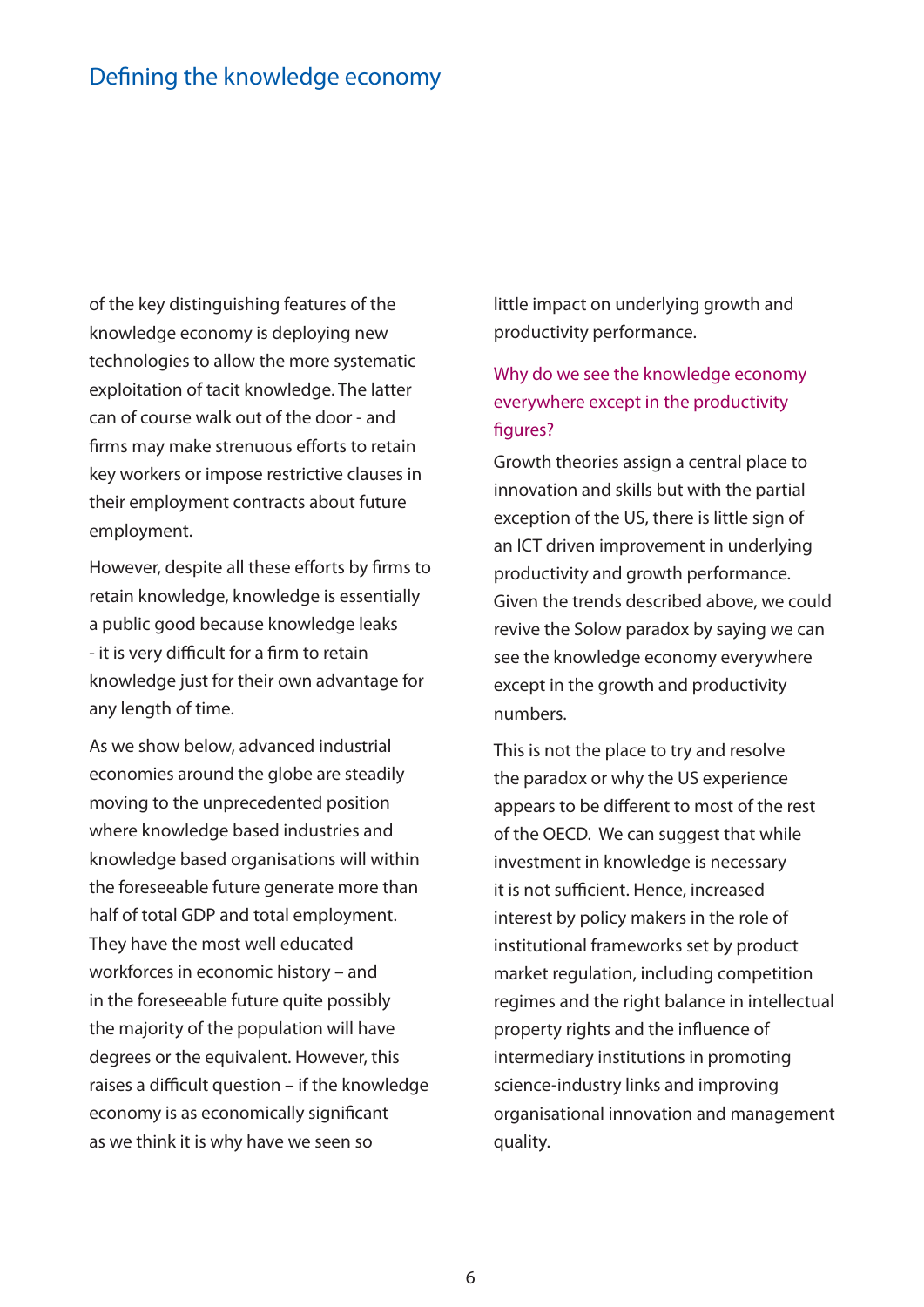It may also be that the links between innovation, competitiveness and conventional productivity measures are not well understood in services and even less so in knowledge based services. It is certainly puzzling why a significant part of the UK's productivity gap appears to be accounted for by marketed services, yet highly efficient firms dominate and the UK is a world leader in international trade in services.

We intend to address both of these fundamental questions in the Work Foundation's Knowledge economy programme projects.

A further and more prosaic explanation is that despite public acknowledgement of the importance of knowledge investment relatively few OECD economies have significantly increased their investment in knowledge intangibles over the past decade. The evidence is set out below. Some aspects of such investment - such as investment in R&D - have been identified by the Kok Report and others as a key failing of the Lisbon growth strategy. Given that such investments often have long pay-back times, it may not be too surprising that we have struggled to see much impact on overall economic performance to date.

#### Investing in knowledge

The OECD has produced a composite indicator of "investment in knowledge" made up of investment in R&D, investment in higher education, and investment in IT software. By this input measure, we can identify three groups of economies:

- High knowledge investment economies of North America, OECD Asia and Japan, investing around 6 per cent of GDP •
- Middle knowledge investment economies of Northern Europe and Australia, investing between 3 and 4 per cent of GDP •
- Low investment economies of Southern Europe, investing between 2 and 3 per cent. of GDP. •

The story of the past decade has been for most of the high investment economies to pull away from the rest. Most high investment economies stepped up their knowledge investment by between 1 and 2 percentage points of GDP while the middle and low investment economies showed relatively little change.

The UK for example increased the share of investment in knowledge by just 0.2 percentage points and Germany and France by 0.3 percentage points respectively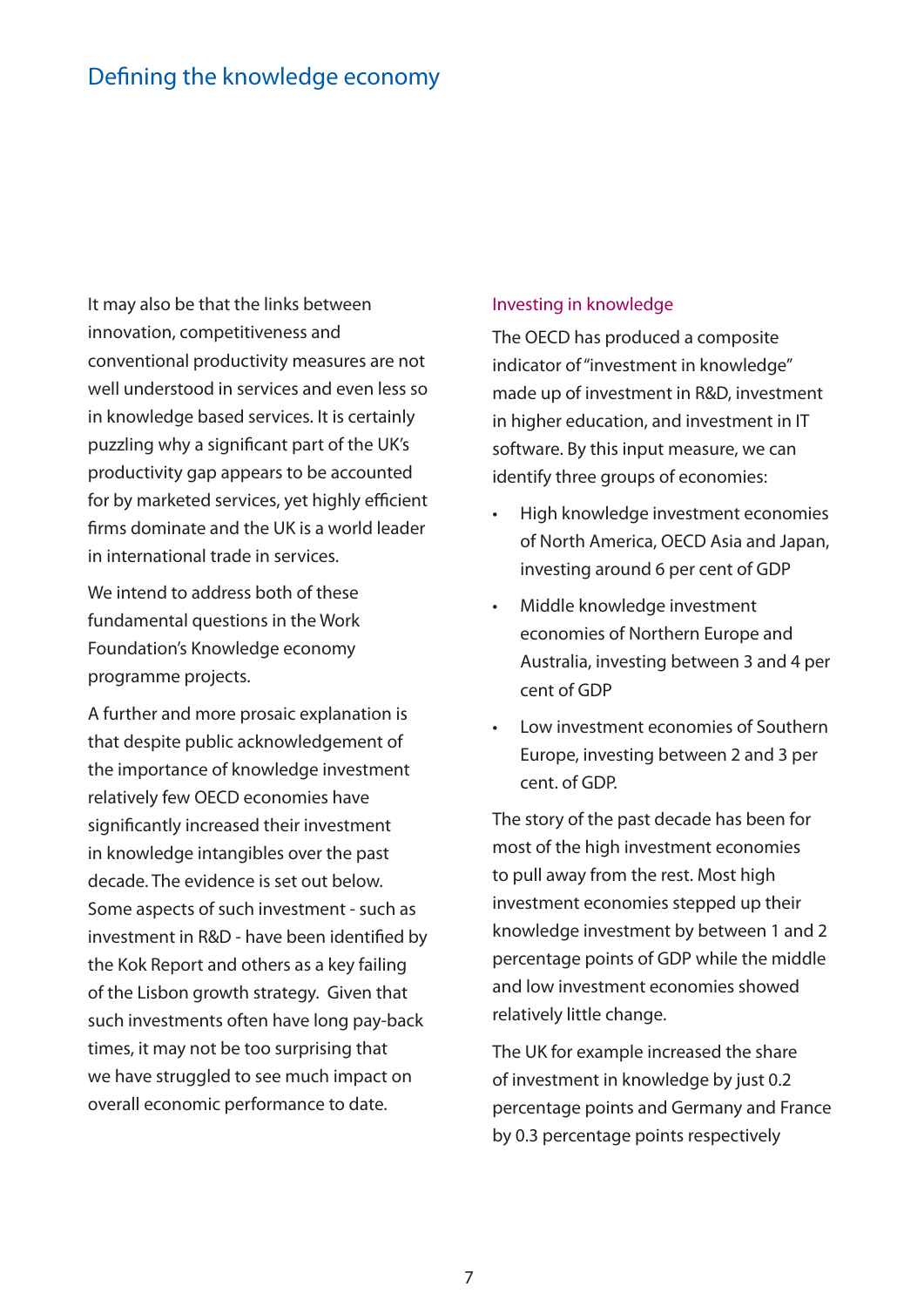between 1994 and 2002. In contrast, Sweden increased investment in knowledge by 1.7 percentage points, the United States by 1.4 percentage points and Japan by 1.1 percentage points. In 2002 the UK ranked joint 12th out of the 20 OECD economies for which comparable estimates are available, alongside France and just behind Germany.

These figures do not support the claim that investment in knowledge - as defined by the OECD - has outstripped investment in physical capital. Business investment as a share of GDP exceeds investment in knowledge as defined by the OECD by a significant degree even in the high knowledge investment economies.

Moreover, while it may be true that investment in knowledge is growing faster than investment in physical infrastructure in some OECD economies, it is not self-evident this is happening in most economies. In the UK the reverse may be happening as catchup investment in the physical infrastructure increases as a share of GDP. Investment in knowledge can reasonably claim to be more important in driving innovation, but it has yet to supplant other forms of physical investment as a share of national income.

#### **Investment in knowledge across the OECD in 2002**

| <b>High</b><br>investment<br>economies   | 1994 | 2002 | % point<br>change |
|------------------------------------------|------|------|-------------------|
| Sweden                                   | 5.1% | 6.8% | $+1.7$            |
| <b>United States</b>                     | 5.4% | 6.6% | $+1.2$            |
| Finland                                  | 4.7% | 6.1% | $+1.4$            |
| Korea                                    | 4.9% | 5.9% | $+1.0$            |
| Denmark                                  | 3.7% | 5.5% | $+1.8$            |
| Japan                                    | 3.9% | 5.0% | $+1.1$            |
| Canada                                   | 4.5% | 4.7% | $+0.2$            |
| <b>Middle</b><br>investment<br>economies |      |      |                   |
| Australia                                | 3.9% | 4.1% | $+0.2$            |
| Germany                                  | 3.4% | 3.9% | $+0.5$            |
| Belgium                                  | 3.6% | 3.8% | $+0.2$            |
| Netherlands                              | 3.4% | 3.8% | $+0.4$            |
| France                                   | 3.4% | 3.7% | $+0.3$            |
| <b>UK</b>                                | 3.5% | 3.7% | $+0.2$            |
| Austria                                  | 2.3% | 3.4% | $+1.1$            |
| <b>Middle</b><br>investment              |      |      |                   |
| Spain                                    | 2.1% | 2.8% | $+0.7$            |
| <b>New Zealand</b>                       |      | 2.8% |                   |
| Ireland                                  | 2.6% | 2.4% | $-0.2$            |
| Italy                                    | 2.0% | 2.4% | $+0.4$            |
| Greece                                   | 1.1% | 1.9% | $+0.8$            |
| Portugal                                 | 1.3% | 1.8% | $+0.5$            |

Note: categories of high, middle and low investment economies are Work Foundation. Belgium is 1999; Korea is 1995; Greece and Italy are 2001.

Source: OECD Factbook 2006, p 131.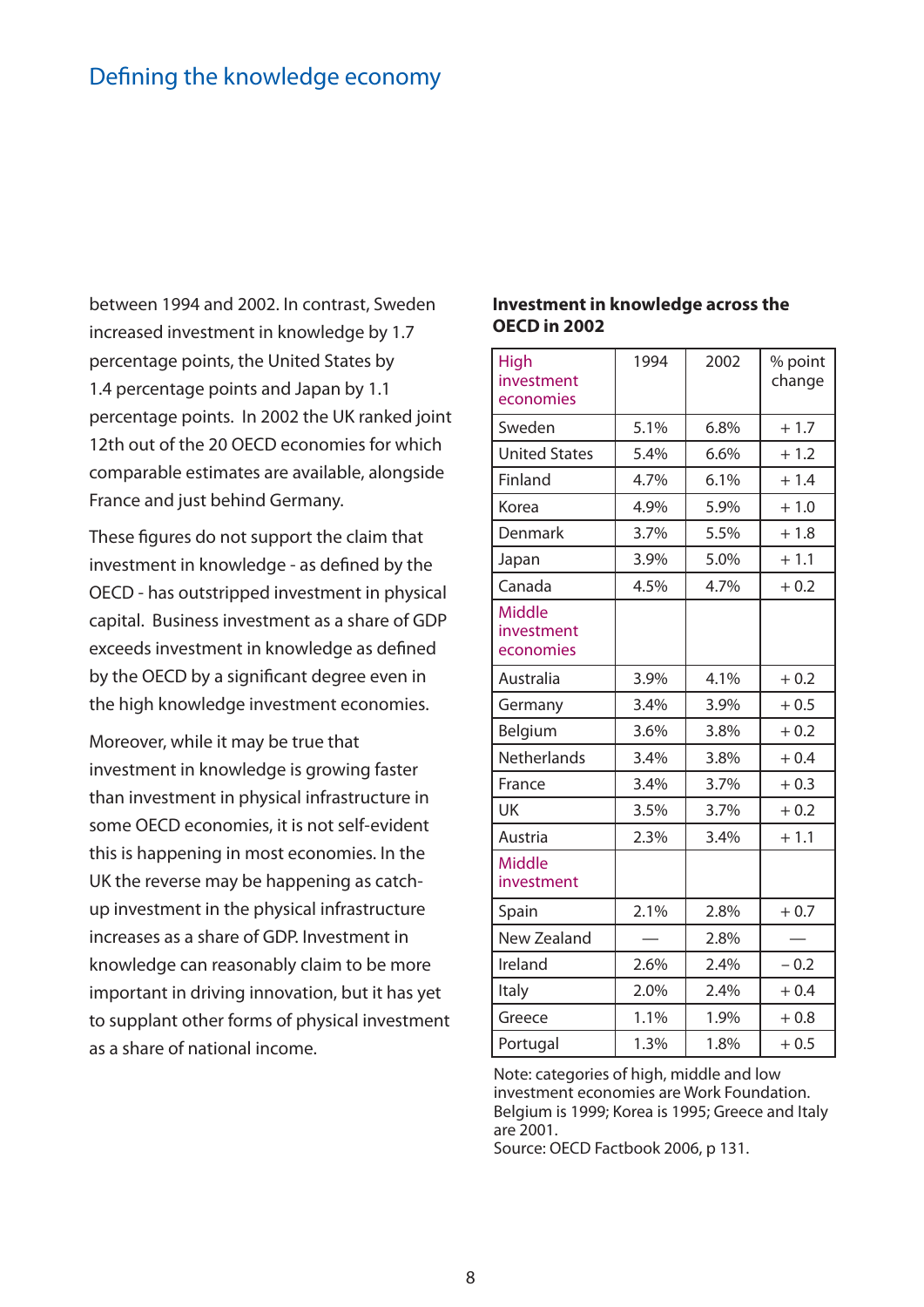### **Globalisation and the knowledge economy**

The development of the knowledge economy and globalisation has been seen as closely related. Global firms have built integrated international production chains, with innovation (for example, R&D facilities) in the US and Europe creating new products that are built in assembly plants in China and shipped back to the West for added value in "knowledge" areas such as design and marketing and providing associated services in Europe and the US. Some basic processing services have been offshored, such as data processing, transcription services and simple consumer services delivered through call centres.

The growth of the knowledge economy is seen as part of the strategic response to the threat to UK jobs of imports from low wage economies and, rather confusingly, also as a necessary response to low wage economies such as China and India investing heavily in knowledge, defined both as the share of GDP devoted to R&D and increasing the numbers of home grown graduates. The implication is that through these investments in knowledge the lower wage economies will capture a much larger share of the "knowledge based" segments

of the international production chain in the future unless the Western economies become even more competitive in these areas.

Globalisation is seen as a key driver and determinant of change across the OECD and it would be foolish to deny the importance of the dramatic increase in international trade and investment flows over the past decade. However, globalisation is only one of several influences on economic development and industrial structure in the UK and may not quite deserve the central role that some commentators and policy makers have assumed for the following reasons:

- International trade has not increased as a share of GDP for the UK over the past 20 years and the vast majority of our trade is with other rich OECD economies •
- The share of jobs in sectors directly exposed to international competition has gone down rather than up •
- Imports from Asia have not greatly increased, as the rises in imports from China have been almost offset by falling imports from Japan as Japanese producers shift production to low wage China •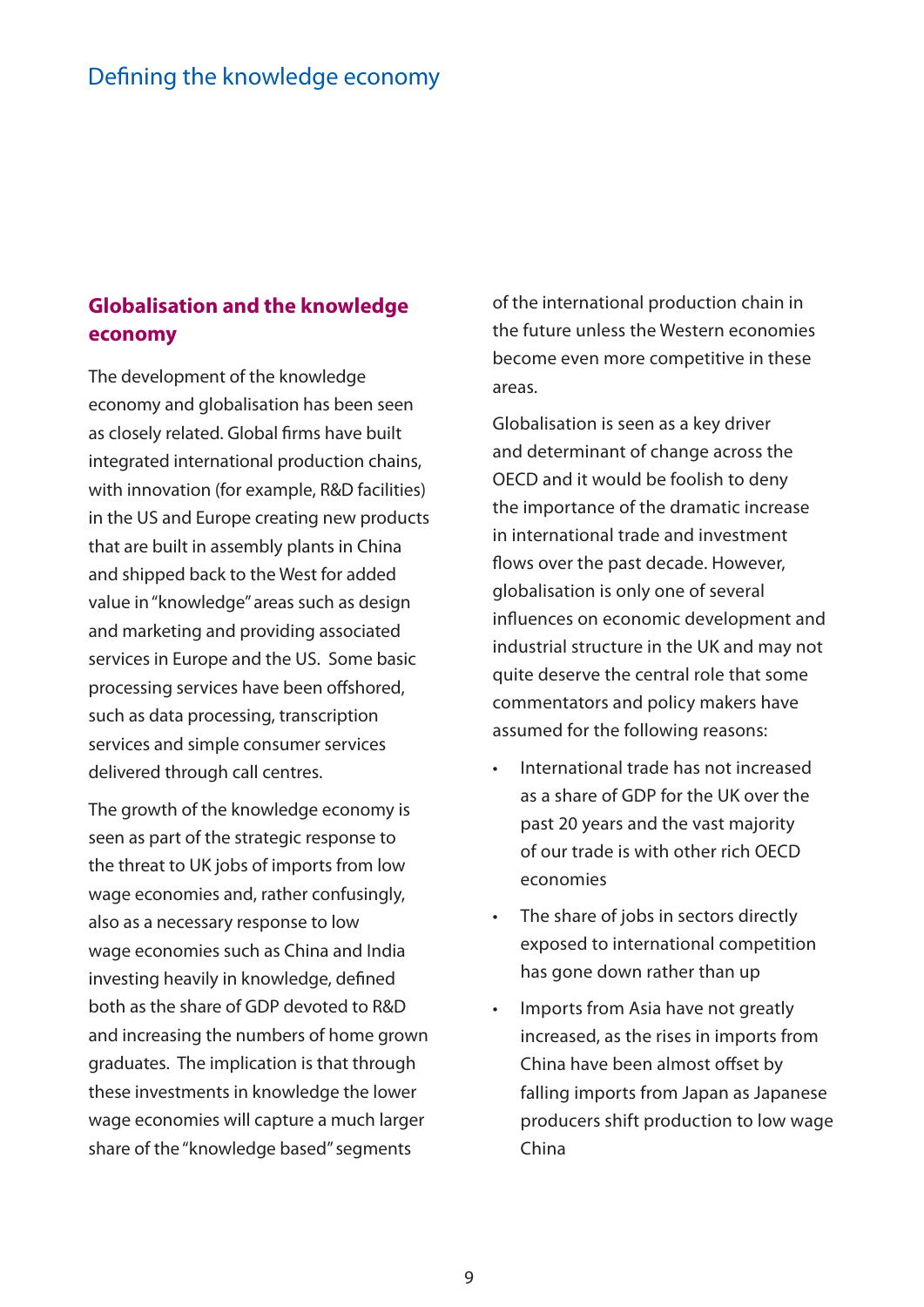- Despite offshoring of services being widely reported across many industries, we can see little sign of it in the labour market or trade figures: for example, employment in UK based callcentres has gone up rather than down in recent years •
- The alleged hollowing out of the labour market with the loss of manufacturing jobs is not primarily a globalisation story, as only between 10 and 20 per cent of jobs lost can be attributed to trade with low wage economies<sup>1</sup>. •

We therefore see the knowledge economy driven primarily by technological advance and rising domestic prosperity increasing the demand for knowledge based services.

Global competitive pressures are of course important, and overall, the knowledge economy may be increasingly engaged in the global economy for the following reasons:

The stock of ideas and knowledge is a global stock that firms and organisations can access from around the world via the Internet: globally engaged firms use more knowledge and have access to a wider stock of knowledge through their suppliers and customers •

- Global labour markets may be emerging for knowledge workers, with world-class universities competing for the best and brightest. Some argue that knowledge economy firms in the future will increasing turn to Asia for "cheap smarts" rather than rely exclusively on home produced talent •
- National measures of R&D effort may be increasing misleading as a guide to overall R&D intensity and as a proxy for innovation: for example, UK firms appear to commission a significant part of their R&D in the US. There are also significant "spill-over" economic benefits from technology transferred from overseas R&D via multi-national FDI into the UK. •

The latter may be part of the explanation for why business investment in R&D in the UK as a share of GDP has been slow to respond to the more favourable economic background, new financial incentives and more supportive institutional structures. The OECD has in the past developed measures of total technology intensities that take account of bought in knowledge that suggests the gap between world leaders such as the US, Japan, and Germany and other European economies such

<sup>&</sup>lt;sup>1</sup> Rowthorn, R.E. and Ramaswamy, R. (1998), "Growth, Trade and De-industrialisation", IMF Working Paper WP/98/60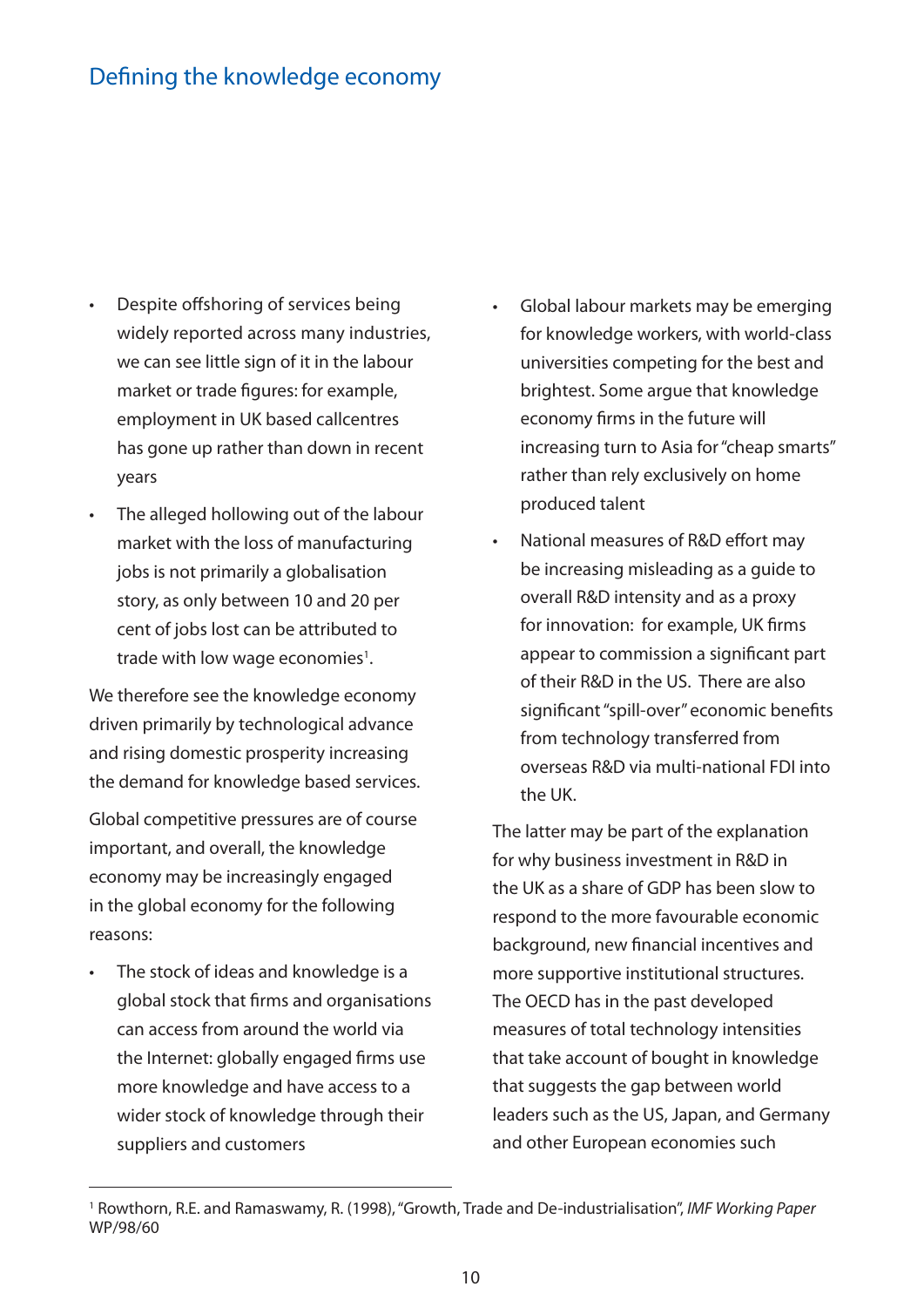as the UK, France, and the Netherlands is significantly less than if simple R&D intensities are used. This gap may have become more significant as the role of FDI in high and medium tech industries has increased in economies such as the UK and the importance of US markets has been seen as increasingly important for some lead UK based companies in sectors such as aerospace.

The knowledge economy is also emerging as a key driver of the restructuring of international trade in some advanced economies towards high value added services. Over the past decade we have seen a boom in UK exports of services associated with the knowledge economy such as financial services, computer services, business services, and royalties and licence fees.

Between 1995 and 2005 exports of these services grew by over 100 per cent in current terms compared with just over 50 per cent for more traditional service exports such as transport and travel. By 2005 such exports accounted for nearly 70 per cent of total service exports compared with just over 50 per cent in 1995. In current terms, knowledge based service exports were worth £76 billion in 2005.

The figures are set out in the table below. As part of the follow up we will be looking at how far the same pattern is seen in other OECD economies. However, it appears that the UK is well placed to take advantage of rising world demand for such services compared with some other economies. The UK certainly makes a disproportionate contribution to the relative success of European economies in world markets in services.

| <b>Exports £ billions</b> | 1995 | 2005  |
|---------------------------|------|-------|
| <b>Business services</b>  | 10.9 | 30.7  |
| <b>Financial services</b> | 8.6  | 24.8  |
| Computer services         | 0.8  | 5.8   |
| Communications            | 1.0  | 3.0   |
| Cultural/media            | 0.7  | 2.0   |
| Government                | 1.4  | 2.0   |
| Royalties/licences        | 3.9  | 7.3   |
| Knowledge services        | 27.3 | 75.6  |
|                           |      |       |
| Non knowledge services    | 23.3 | 35.5  |
| <b>Total services</b>     | 50.6 | 111.1 |

**Uk exports of knowledge based services 1995-2005**

Note: all figures current prices, balance of payments basis. Totals may not sum due to rounding.

Source: Office for National Statistics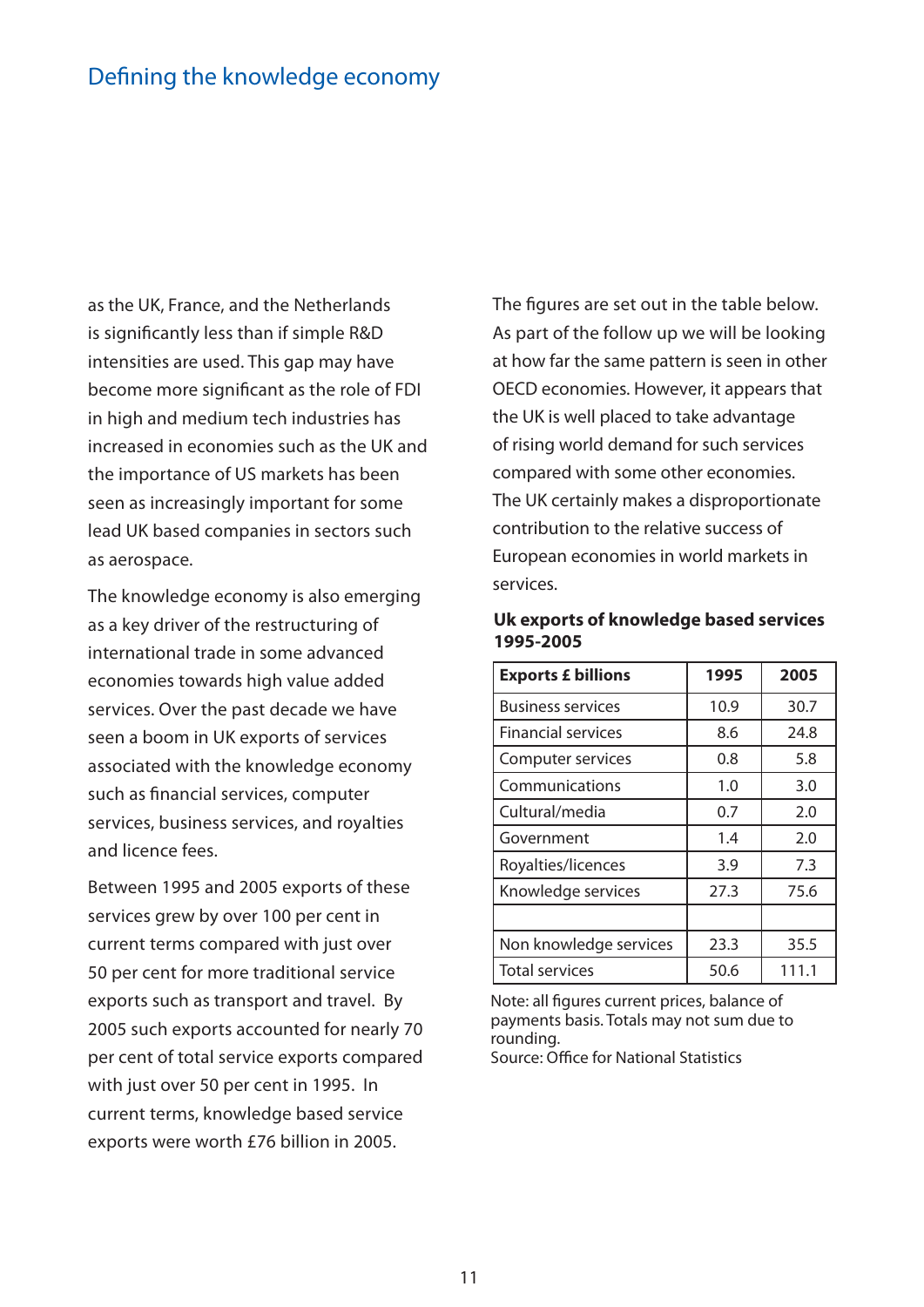### Why we need to define and measure the knowledge economy

Some might argue that the knowledge economy is so clearly self-evident that a more precise definition is unnecessary and that knowledge is such a difficult concept to pin down that any measures are bound to be unsatisfactory or even misleading.

However, without measurable definitions, the knowledge economy will remain a vague concept. The impact of the knowledge economy on industrial organisation, institutional structures, employment and society would remain more a matter of assertion and intuition rather than demonstrable proof based on hard facts. It would not be possible to answer basic questions about how big the knowledge economy really is, how many people work in it whether it is growing and at what rate, and how the UK compares with similar OECD economies. And it would be hard if not impossible to offer a set of practical evidence based policy recommendations to policy makers in both the corporate and public sector.

However, developing better definitions of the knowledge economy will be challenging. As the remainder of this paper shows, none of the definitions and measures that have been used so far is completely satisfactory. As the programme proceeds we will need to start to break new ground in moving beyond the current statistical constraints.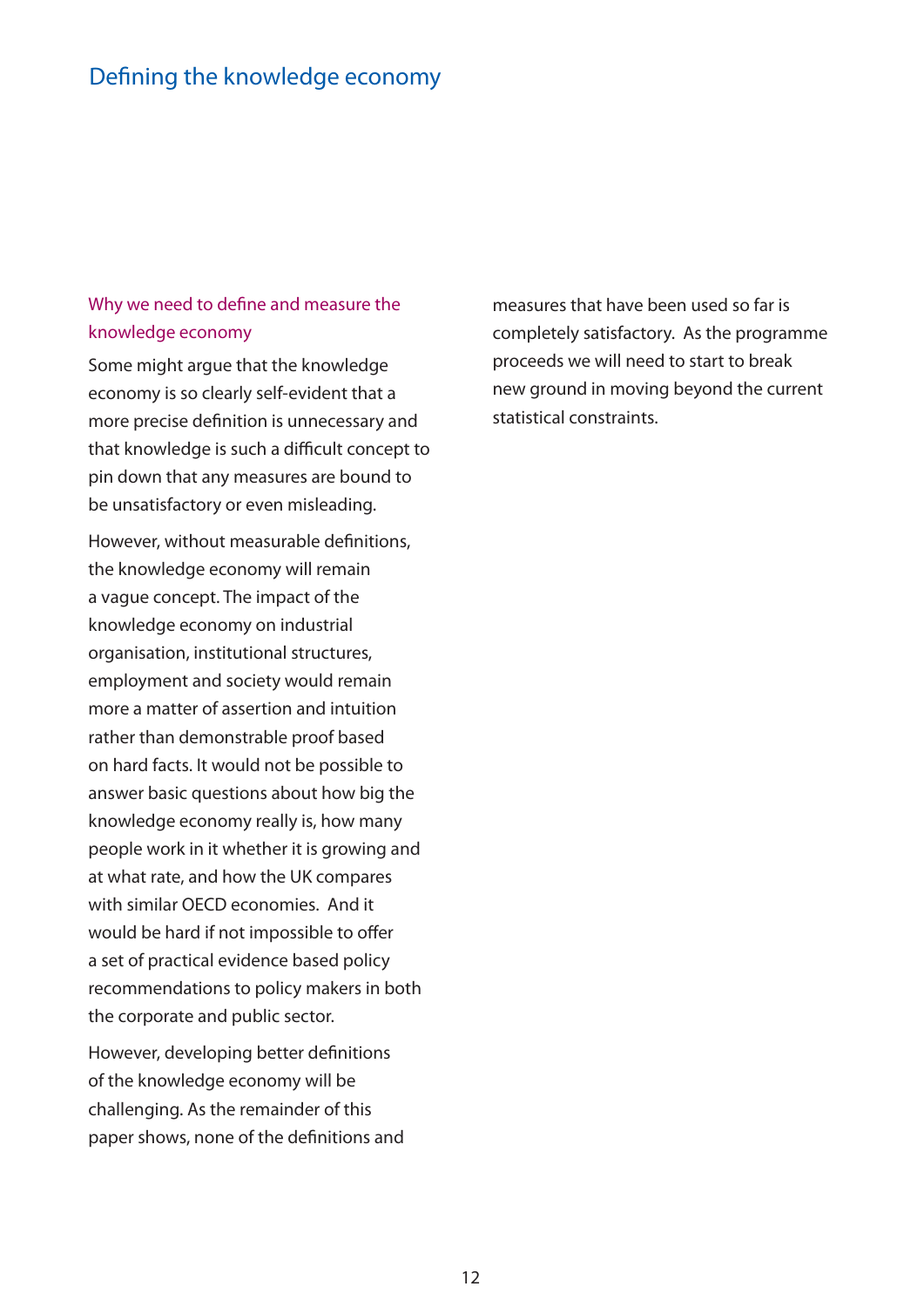### **Section 2 Measuring the knowledge economy**

If the term knowledge economy is to be useful we need to identify distinctive features that we would not expect to find – or at least not in such abundance - in the rest of the economy. A clear distinctive feature is the central role of the use of new information and technologies in allowing knowledge and information to be used in ways that underpin the knowledge economy concept. The rapid fall in price and vast increase in computing power has been a key underlying driver in creating networked systems able to store, analyse and handle knowledge and information flows.

We can summarise the key features of knowledge economy and knowledge economy organisations as follows:

- The knowledge economy represents a "soft discontinuity" from the past – it is not a "new" economy operating to a new set of economic laws •
- The knowledge economy is present in all sectors of the economy, not just the knowledge intensive industries •
- The knowledge economy has a high and growing intensity of ICT usage by welleducated knowledge workers •
- A growing share of GDP devoted to knowledge intangibles compared with physical capital •
- The knowledge economy consists of innovating organisations using new technologies to introduce process, organisational and presentational innovation •
- Knowledge economy organisations reorganise work to allow them to handle, store and share information through knowledge management practices. •

In the rest of this section below we look at three ways in which the knowledge economy might be defined more precisely in ways that are measurable and therefore, in principle, testable against hard data:

- Industry sector definitions of knowledge intensive industries and services •
- Occupational based definitions of knowledge workers •
- Innovation related definitions of the share of innovating firms. •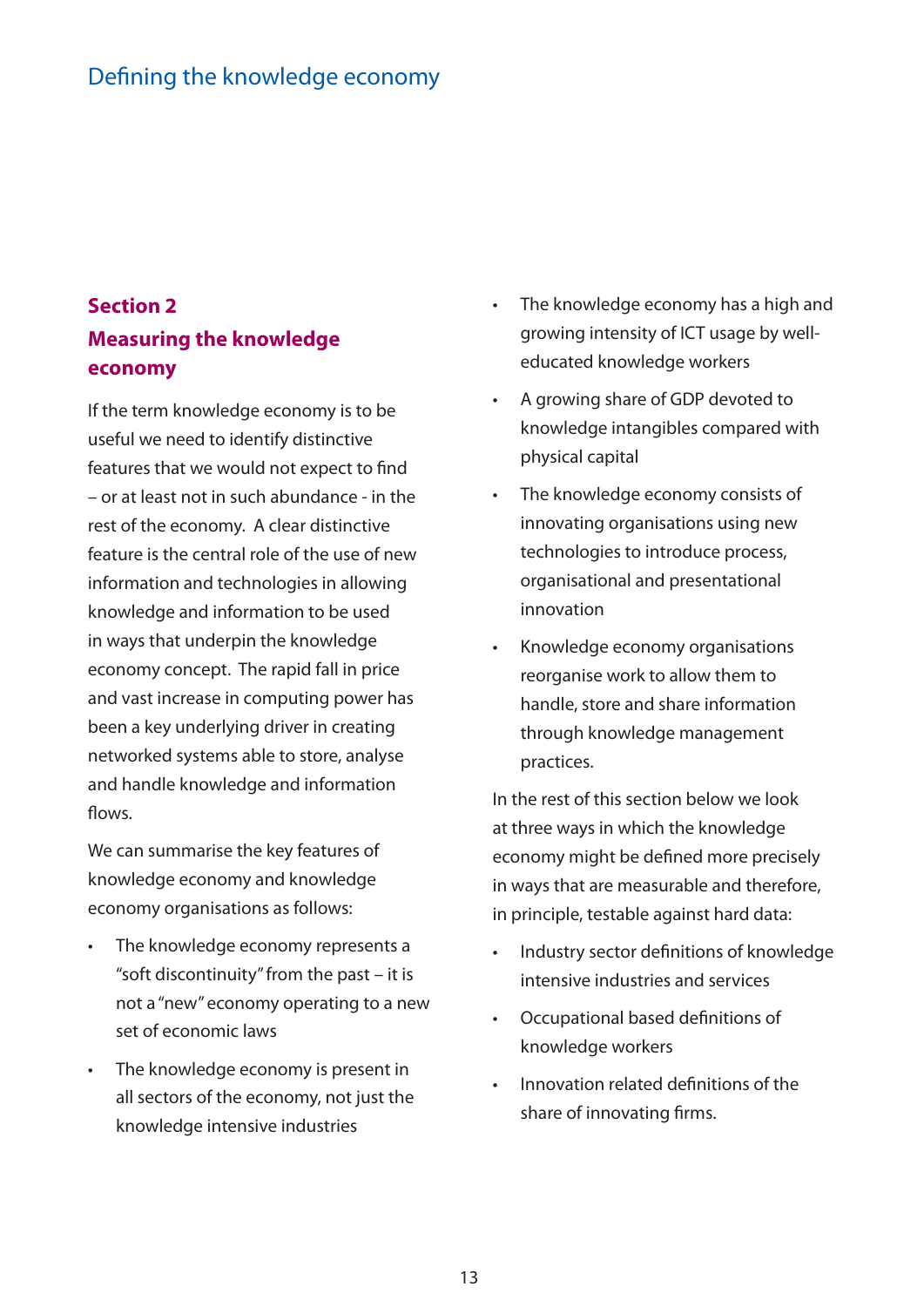### **Knowledge intensive sectors**

The knowledge economy is often thought of and sometimes defined in terms of knowledge intensive industries based ICT production or usage and/or high shares of highly educated labour. Industrial definitions initially focused on manufacturing and often used R&D intensity as an indicator to distinguish between high, medium and low-tech sectors. The definition has steadily expanded to include service industries that invest little in R&D but are intensive **users** of ICT technologies and/or have a highly skilled workforce using the benefits from technological innovation.

The OECD identifies high and medium tech manufacturing; high value added "knowledge intensive" market service industries such as finance and insurance and telecommunications; and business services. The current OECD definition also includes education and health. The Work Foundation has extended this definition in the recent Ideopolis report to capture a higher share of employment in the cultural and creative industries.

Industry based definitions and measures have the important virtue of allowing international comparisons (although the

OECD based definitions are quite broad) and can be used below national level in the UK. However, trying to define the knowledge based economy in terms of knowledge intensive and less intensive industries also has disadvantages. The fundamental point is that the knowledge economy phenomenon applies across all sectors. So while we can say that the knowledge intensive industries are an important part of the knowledge economy, the knowledge economy is not limited to knowledge intensive industrial sectors.

Standard definitions of the knowledge economy based on knowledge intensive industries will not include the retail sector. However, retail is a big user of ICT and a significant part of the improvement in US productivity over the past decade has come from ICT-driven improvements in the US retail sectors. And a recent OECD case study of large global retail firms concluded that the key reasons for their success was the combination of high performance workplace practice and the intelligent use of ICT2 . Other high investment and high value added sectors such as energy supply could also make a good case to be included within the knowledge intensive industries.

Such definitions may not fully capture the emergence of significant new sources of

<sup>&</sup>lt;sup>2</sup> Case Studies of Successful Companies in the Services Sector and Lessons for Public Policy, STI Working Paper 2005/7, OECD.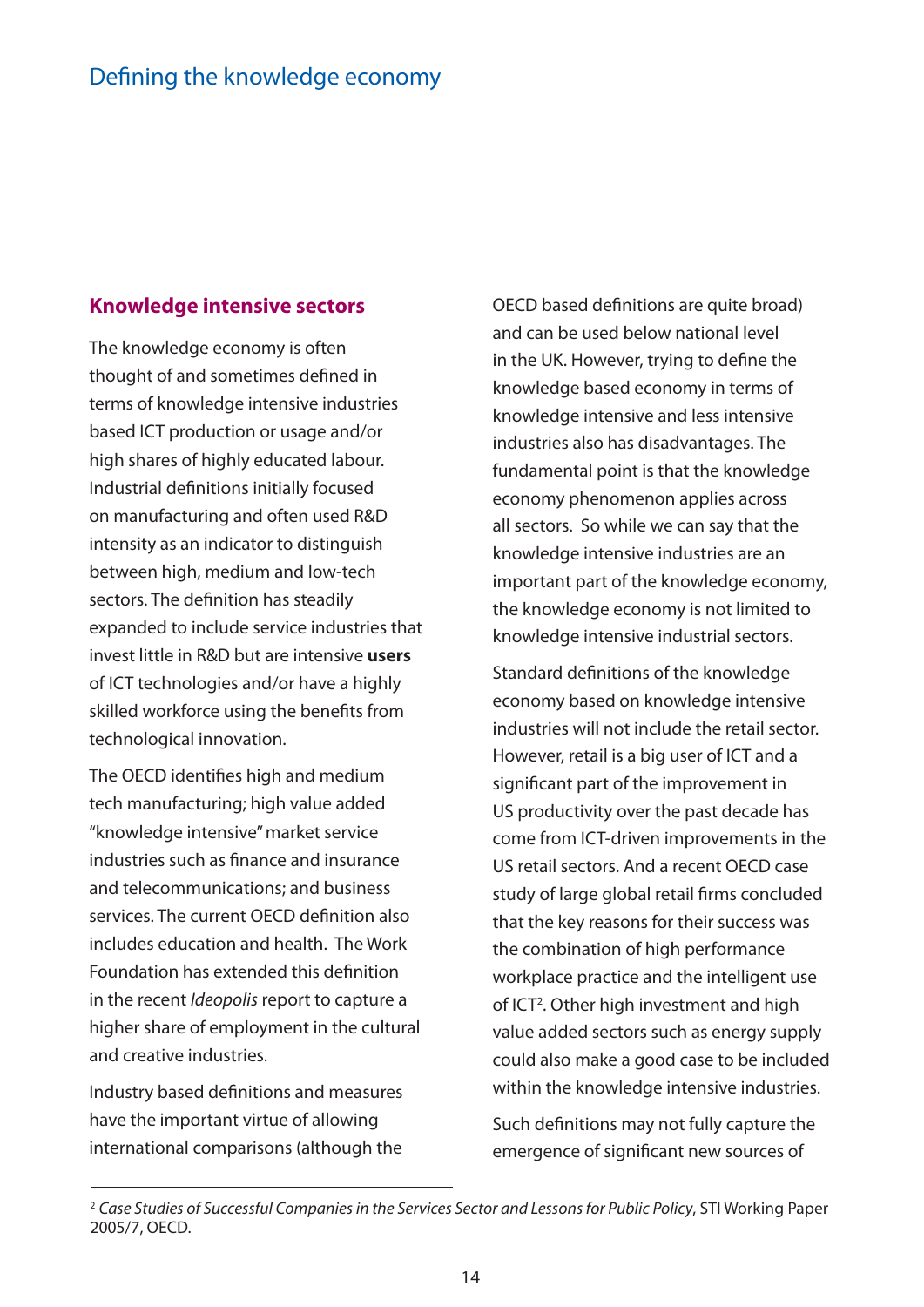output and job growth such as the cultural and creative industries as defined by the DCMS. For example, software design, computer gaming and electronic publishing has increased from 1.8 per cent of Gross Value Added (GVA) in 1997 to 2.8 per cent in 2003, an annual growth rate of 11 per cent, with employment growing by around 8 per cent per annum in the period 1997 to 2004 to reach over 590,000<sup>3</sup>. These activities alone account for almost all the relative expansion in the creative industries in this period.

Innovative firms in sectors regarded as relatively low tech are just as much part of the knowledge economy as the more R&D intensive sectors, according to a paper prepared for the European Commission. Such firms are "intensive creators and users of practical knowledge and high grade design skills. They use engineering and scientific knowledge and are closely integrated with the science and technology infrastructure. The mere fact that they do not do much internal R&D says nothing about knowledge intensity or their contribution to the knowledge economy."<sup>4</sup>

Examples of "low tech" industries include furniture, a sector where employment has held up well across Europe despite competition from low wage economies.

But it could also embrace those parts of the textiles industry in higher quality niche markets associated with fast changing fashion or at the high-tech end with, for example, the development of industrial textiles for the car industry.

If we apply the extended OECD/WF definition to the UK economy today, we find that about 40 per cent of GDP is accounted for by knowledge-based industries using UK national data.

The OECD wide definition of knowledge based industries (high to medium tech manufacturing, finance, business services, telecommunications, education, health) indicates that Ireland was the most knowledge based economy in the OECD, with these industries accounting for 48 per cent of GDP followed by the US, Germany, and Sweden with around 43 per cent. The knowledge based industries accounted for around 40 per cent of GDP in the UK and France. Estimates for Japan are only available on the more restricted market based industry definition, excluding health and education. However, on this basis Japan has a less knowledge based industrial structure than Germany, the US, the UK or France.

<sup>&</sup>lt;sup>3</sup> Creative Industries Economic Estimates Statistical Bulletin, DCMS October 2005

<sup>&</sup>lt;sup>4</sup> Low Tech Industries and the Knowledge Economy, Hirsch-Kriensen et al, EU PILOT project August 2003.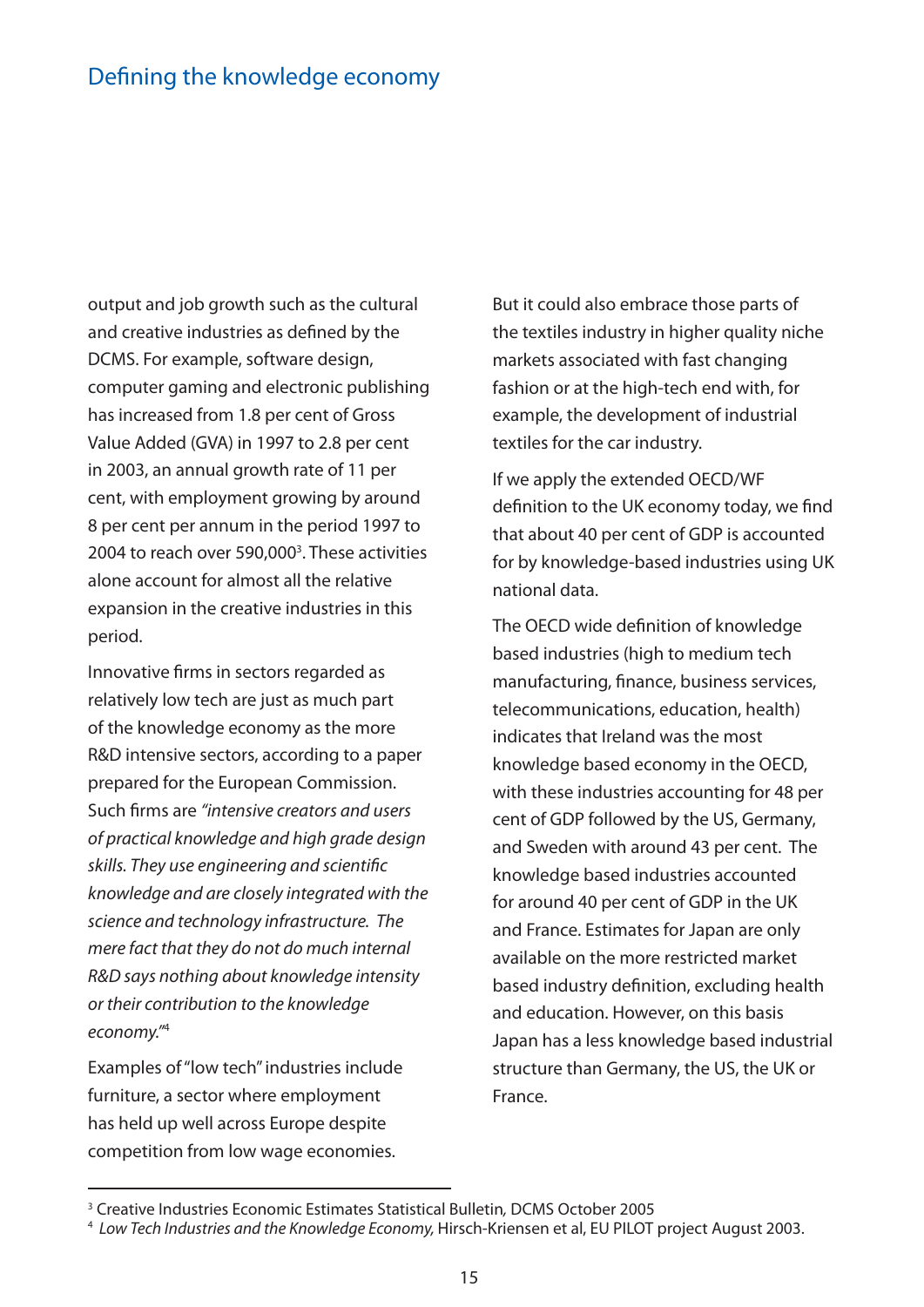| Knowledge based industries as share of |  |
|----------------------------------------|--|
| gross value added 2002                 |  |

|                      | Market<br>based |                      | All<br>sectors |
|----------------------|-----------------|----------------------|----------------|
| Ireland              | 37.7%           | Ireland              | 47.8%          |
| Germany              | 32.1%           | <b>United States</b> | 43.1%          |
| <b>United States</b> | 30.5%           | Germany              | 42.8%          |
| Korea                | 31.2%           | Sweden               | 42.1%          |
| UK                   | 28.7%           | Belgium              | 41.6%          |
| Belgium              | 28.1%           | <b>UK</b>            | 40.7%          |
| France               | 28.0%           | France               | 39.8%          |
| <b>Netherlands</b>   | 26.2%           | Korea                | 39.5%          |
| Sweden               | 26.1%           | <b>Netherlands</b>   | 38.9%          |
| Hungary              | 26.0%           | Denmark              | 37.4%          |
| Japan                | 25.6%           | Finland              | 37.3%          |
| Australia            | 25.4%           | Australia            | 36.7%          |
| Italy                | 24.8%           | Hungary              | 36.3%          |
| Austria              | 24.3%           | Canada               | 34.7%          |
| Finland              | 24.3%           | Italy                | 34.6%          |
| Canada               | 23.8%           | Austria              | 34.3%          |
| Denmark              | 21.6%           | Portugal             | 32.0%          |
| <b>New Zealand</b>   | 20.8%           | <b>New Zealand</b>   | 30.2%          |
| Spain                | 19.9%           | Spain                | 30.1%          |
| Mexico               | 19.0%           | Norway               | 29.3%          |
| Portugal             | 18.7%           | Mexico               | 29.1%          |
| Norway               | 15.6%           | Greece               | 23.8%          |
| Greece               | 13.5%           |                      |                |

Note: market based are high to medium tech manufacturing; finance; telecommunications; business services. All knowledge based includes education and health. Estimates for Japan only available for market based knowledge industries.

Source: OECD science and technology scoreboard 2005.

### **Knowledge jobs and knowledge workers**

The Kok Report suggested that in the future up to 30 per cent of the EU's workforce would be directly employed in the production and diffusion of knowledge in the manufacturing, service, financial and creative industries, and a much larger share of the workforce would need to be knowledge based in the new emerging economic structures.

Defining the knowledge economy in terms of knowledge workers has the advantage of being cross-sectoral, so avoids the shortcomings of industrial definitions. It has the disadvantage that there is no agreed or straightforward definition of who is a knowledge worker.

There are (at least) three ways we can work towards a definition of knowledge workers:

- All those who work in the top three standard occupational classifications (managers, professionals, associate professionals) •
- All those with high levels skills, indicated by degree or equivalent qualifications (NVQ level 4) •
- All those who perform tasks that require expert thinking and complex •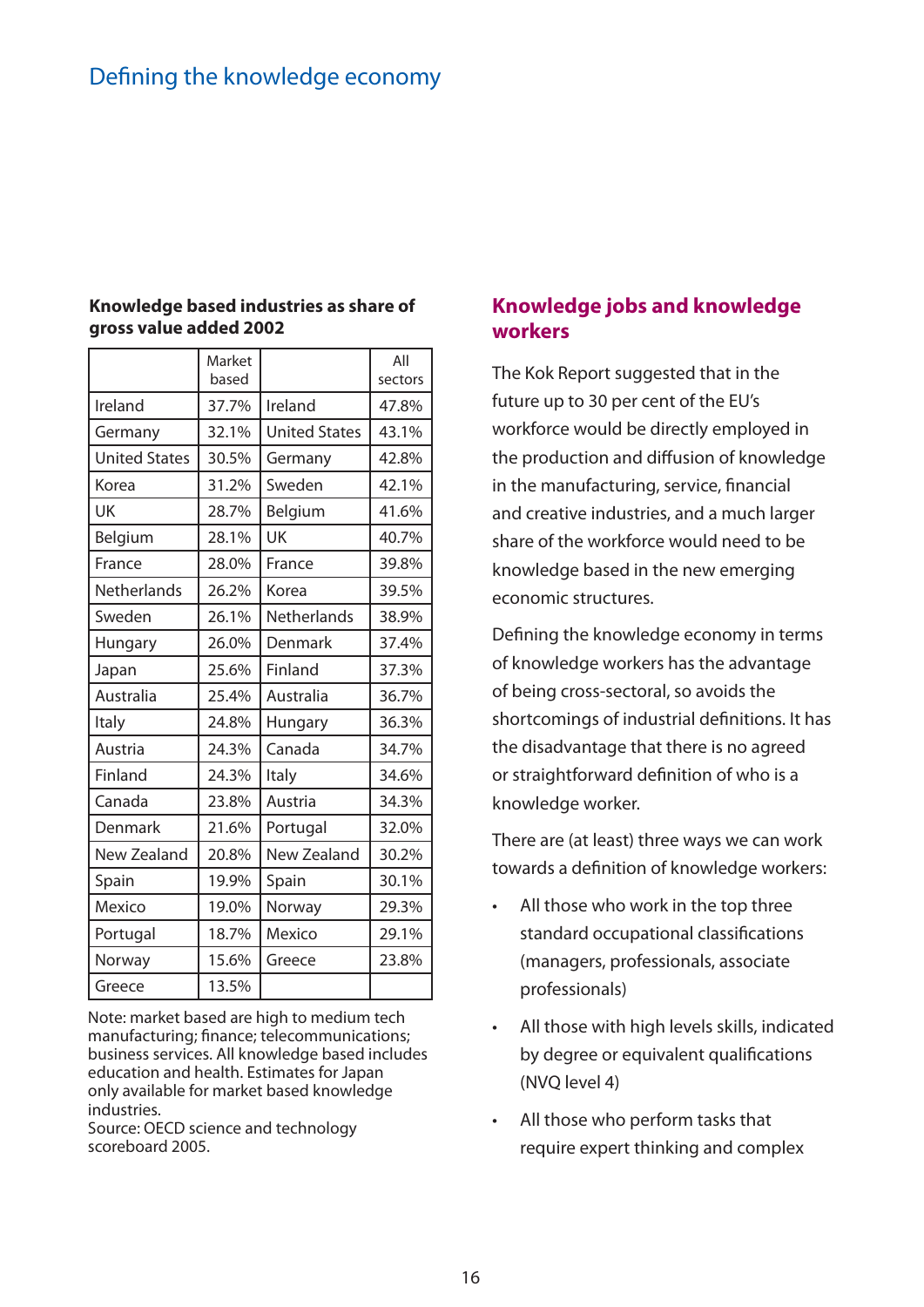communication skills with the assistance of computers.

These are not exclusive, so for example, we might define knowledge workers as all those with a degree working in the top three occupational categories. Similarly, a more task-based definition – discussed in more detail below - rests on occupational classifications.

The straight –forward approach is simply to take the top three occupational groups, and this approach was used in the Robert Huggins Competitiveness Index and adopted by the Work Foundation report on Ideopolis. The underlying rational is pragmatic – these occupational groups include the sort of jobs we most readily associate with the knowledge intensive industries, particularly those that require professional or technical qualifications and include large numbers of well-educated graduates.

One drawback is that some categories include large numbers of people who would not typically be regarded as knowledge workers, for example, managers of small stores and corner shops. They also exclude significant numbers of people with degree or equivalent qualifications working in occupations not usually thought of as

part of the knowledge economy, such as secretarial and administrative and personal services.

We could limit the definition to those with a high level skill, evidenced by qualifications levels, for example by degree or equivalent (NVQ4). This fits the conventional OECD view that one of the key indicators for investing in knowledge is the share of GDP devoted to higher education. However, while we might expect most knowledge workers to be well educated, but it does not follow that all well-educated workers will be knowledge workers. Moreover, defining knowledge workers just by qualification level looks even more arbitrary than an occupational classification.

The top three occupations have a much higher proportion of graduates than across the economy as a whole, but graduates are in the minority for managerial jobs, and are only just a majority for the associate professional and technical group. Only amongst professionals are graduates the overwhelming majority. In the first quarter of 2006 just under 43 per cent of managers and senior officials in the UK had a degree or equivalent qualification compared with 52 per cent of those in the associate professional and technical occupational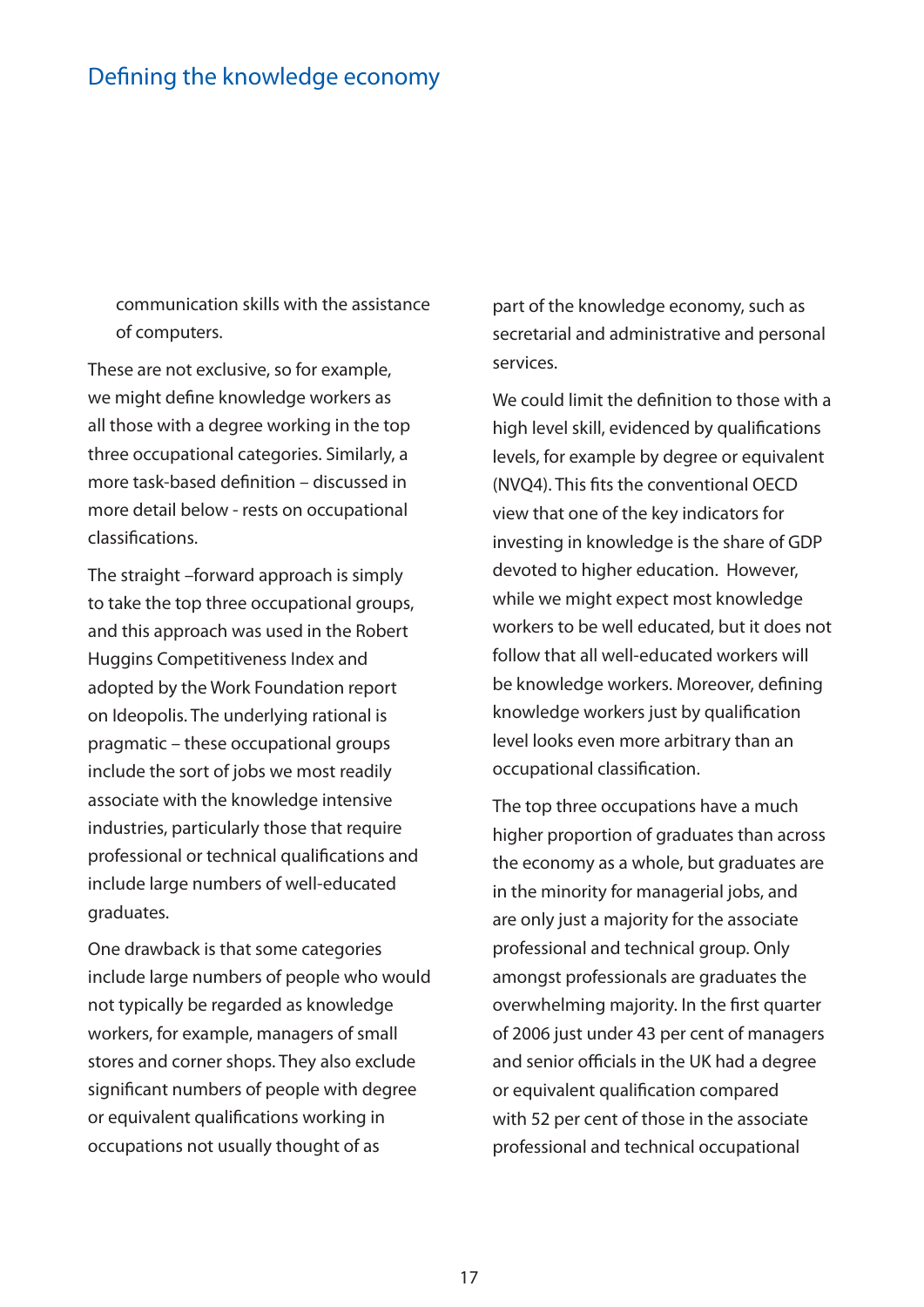group and over 81 per cent among those working in professional occupations. This compares with a whole economy average of 17 per cent.

Knowledge workers account for about 42 per cent of all employment in the UK in the first quarter of 2006, using the occupational definition of the top three occupational groups. This compares with 31 per cent of total employment in 1984, according to the latest projections prepared for the Sector Skills Development Agency (SSDA). The SSDA is projecting the share will grow to just over 45 per cent by 2014.

The share of knowledge workers has increased both because of strong growth in the total numbers employed in these occupations and falls in low skill elementary jobs, in skilled and semi-skilled manual job, and non-manual administrative jobs.

The underlying story is one of fairly stable constant structural change in the labour market decade on decade. The share of knowledge economy jobs has increased by between 4 and 5 percentage points in each decade, while the share of unskilled jobs has fallen by about 2 and 3 percentage points in each decade. Non-manual jobs in personal services and sales related occupations have also increased by about 2 to 3 percentage

points per decade, but from 1994 onwards have been offset by a falling share of administrative and clerical jobs.

However, the fall in the share of skilled and semi-skilled manual jobs decelerates from the mid 1990s onwards. This is not what might have been expected, given the vulnerability of such jobs to computerisation and intensification of global competition and the shift of assembly manufacturing to China.

Some studies have seen the changes in the overall occupational structure as creating an "hour-glass economy" with lots of good relatively well paid "knowledge economy" jobs at the top and bad poorly paid jobs at the bottom, with the disappearance of middle income jobs associated with the collapse of manufacturing employment. This may have been part of the story in the 1980s, but looks less convincing during the past decade. We will be looking at this key question as part of the knowledge economy programme.

International comparisons are difficult because of differences in occupational classifications and how these are interpreted in national surveys. The best comparable data we have found to date suggests that in 2004 or latest year available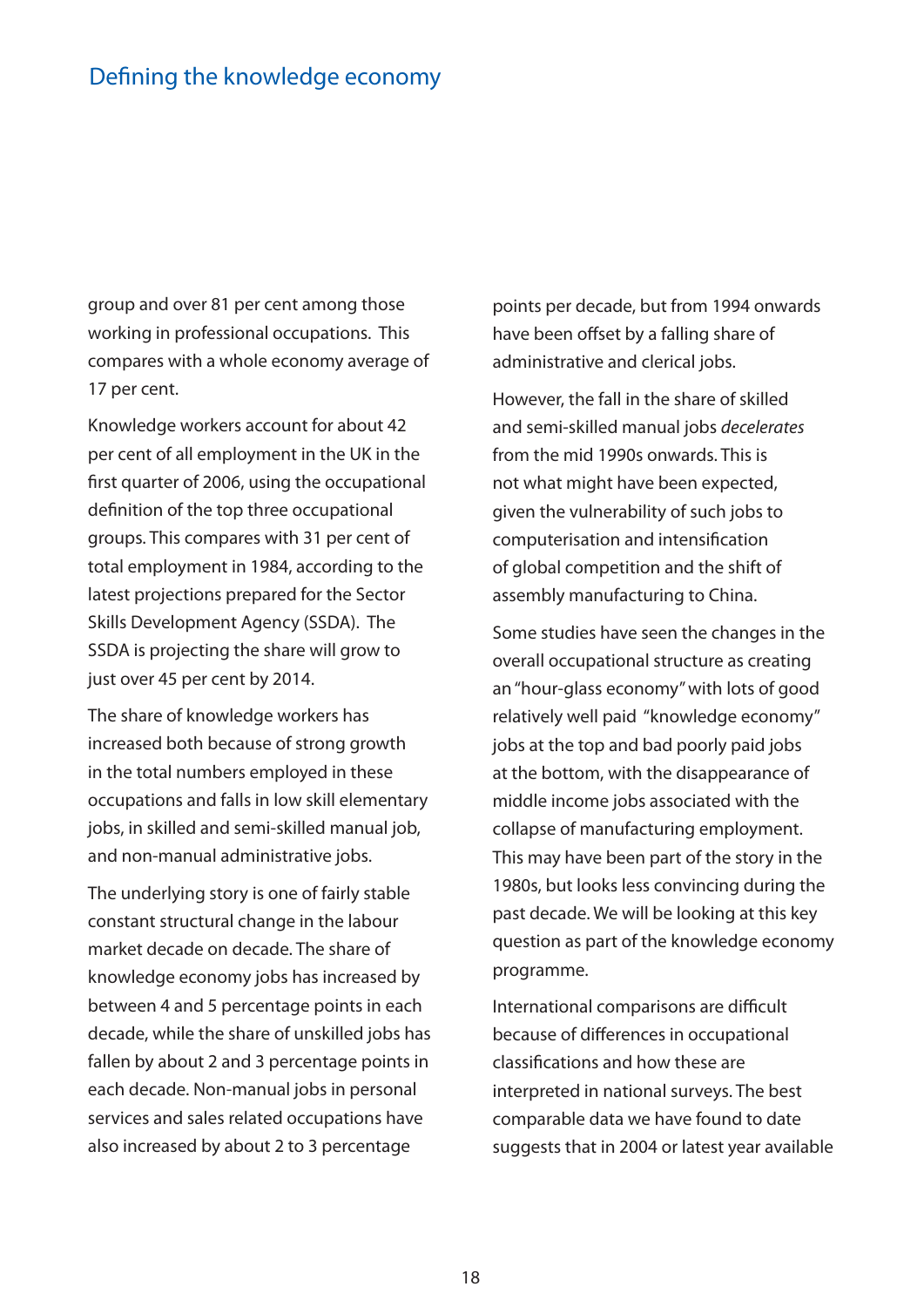between 40 and 45 per cent workers in the smaller North European economies, North America, and Australia are knowledge workers. The UK lies alongside Germany and Canada, but behind the Nordic economies, Switzerland and the Netherlands.

#### **Knowledge workers in the UK economy 1984-2014**

| <b>Occupations</b>                             | 1984 | 1994 | 2004 | 2014 |
|------------------------------------------------|------|------|------|------|
| Knowledge<br>workers                           | 31%  | 36%  | 41%  | 45%  |
| Personal<br>services; sales;<br>admin/clerical | 25%  | 28%  | 28%  | 28%  |
| Skilled/semi-<br>skilled; manual               | 28%  | 23%  | 19%  | 18%  |
| Unskilled jobs                                 | 16%  | 14%  | 11%  | 9%   |

Note:2014 projected. Knowledge economy jobs are managerial, professional, associate professional standard occupational classifi cations. Personal services include care, recreational, and some hospitality jobs. Employees and self-employed. Source: Working Futures 2004-2014, table 4.1

One of the biggest drawbacks is that there are no comparable figures for the United States or Japan. The US occupational surveys suggest that jobs that might be categorised as knowledge economy account for around 27 per cent of total employment. If true, this might suggest the US has fewer knowledge workers than

many European economies. However, we have no way of knowing at this stage if the knowledge economy workforce is really smaller, whether the knowledge economy is less employment intensive in the US, or whether it is simply a survey definition difference.

The Netherlands has the highest share of knowledge workers in the workforce at 48 per cent compared with 41 per cent in Germany and around 40 per cent in the UK and Canada. The share is significantly lower in the Southern European economies where between 25 and 30 per cent of total employment is accounted for by knowledge workers. The big anomaly is France, where only 21 per cent of the workforce is classified as knowledge workers. This may be a survey definition problem.

Over the past decade, the share of knowledge workers has grown in almost every OECD economy for which comparable figures are available. The fastest growing are the Nordics, Ireland, Belgium and Italy, followed by the UK. We might say there has been an almost universal trend towards better jobs associated with the knowledge economy in most industrialised economies but a very different experience in terms of wage inequality. This is encouraging, in that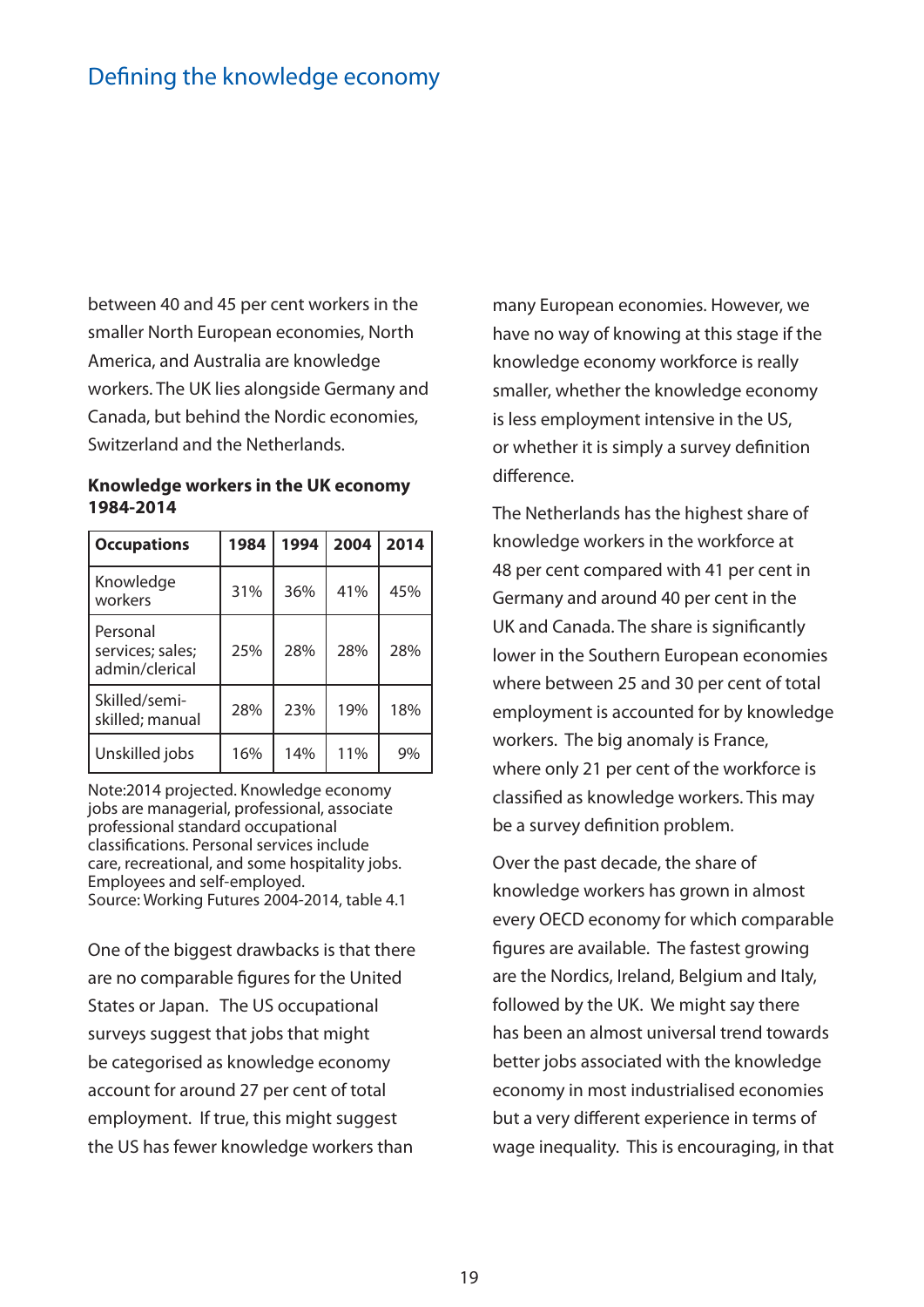it suggests the expansion of the knowledge economy and greater social inequality are not inevitable.

One striking feature of this and other similar comparisons is the wide differences in the share of managers, especially between the UK and most other economies. Only Ireland had a higher share of managers than the UK. About 15 per cent of the UK workforce were classified as managers and senior officials compared with between 1 and 7 per cent in France, Germany and Italy. The Nordics had between 5 and 10 per cent and the Netherlands 12 per cent.

It is impossible to know how much of this is due to differences in interpretation of what a manager is within the surveys or to "real" differences such as industrial structure, size of the public sector, corporate governance, or the skills of the workforce. For example, it has been argued that the relatively high deployment of managers in the UK and the US reflects weak vocational skills in the rest of the workforce.

#### **Knowledge workers across the OECD 1995-2004**

| % of total<br>employment | 1995 | 2004 | Change<br>$\%$<br>points |
|--------------------------|------|------|--------------------------|
| <b>Netherlands</b>       | 44%  | 48%* | $+4$                     |
| Switzerland              | 38%  | 44%  | $+6$                     |
| Sweden                   | 40%  | 44%* | $+4$                     |
| Denmark                  | 36%  | 43%  | $+7$                     |
| Belgium                  | 39%  | 43%  | $+4$                     |
| Australia                | 44%* |      |                          |
| Norway                   | 36%* | 42%  | $+6$                     |
| Finland                  |      | 43%  |                          |
| Germany                  | 36%  | 41%  | $+5$                     |
| Ireland                  | 30%  | 41%  | $+11$                    |
| UK                       | 39%  | 40%  | $+1$                     |
| Canada                   | 39%  | 39%  | nc                       |
| Czech Republic           | 34%  | 38%  | $+4$                     |
| New Zealand              | 37%  | 38%  | $+1$                     |
| Slovakia                 | 33%  | 35%  | $+2$                     |
| Hungry                   | 29%  | 35%  | $+6$                     |
| Austria                  | 29%  | 33%* | $+4$                     |
| Italy                    | 26%  | 31%  | $+5$                     |
| Poland                   | 27%  | 32%  | $+4$                     |
| Spain                    | 26%  | 31%  | $+5$                     |
| Greece                   | 27%  | 29%* | $+2$                     |
| Portugal                 | 26%  | 23%* | $-3$                     |
| France                   |      | 21%  |                          |
| Korea                    | 16%  | 21%  | $+5$                     |
| Mexico                   | 15%  | 17%  | $+2$                     |

Note: \*Australia and Sweden are 1997; Norway 1996; Austria, Greece, Netherlands 2002; Portugal 2003. Source: ILO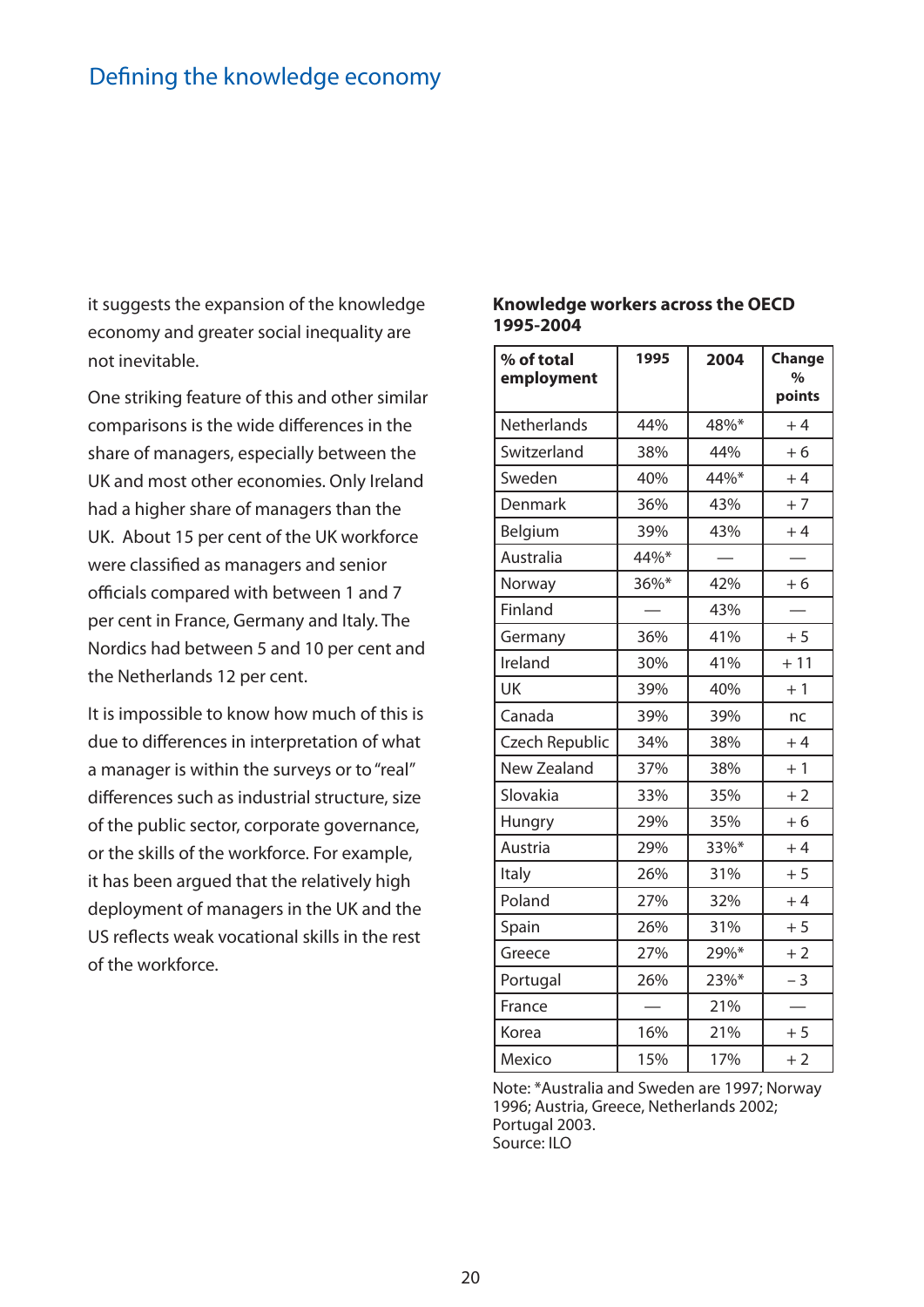### **Human skill definitions**

An interesting alternative approach to using broad occupational categories is set out in a recent paper by Autor, Levy and Murname<sup>5</sup> that divides human skills into five categories:

- Expert thinking: solving problems for which rule based solutions do not exist. Computers cannot substitute for human beings but can assist by making information more readily available •
- Complex communication: interacting with other people to acquire or convey information and persuading others of the implications – examples might include some managers, teachers, sales people
- Routine cognitive: mental tasks closely described by rules such as routine processing application forms and claims – these jobs are often vulnerable to computerisation
- Routine manual: physical tasks closely described by rules, such as assembly line work and packaging. These repetitive tasks can in some circumstances also be undertaken by programmed machines
- Non-routine manual tasks: physical tasks hard to define by rules because they •

require optical and fine muscle control, including truck-driving and cleaning. Such jobs are unlikely to be assisted or replaced by computers.

The authors applied these categories to the US workforce between 1969 and 1998 and found that jobs requiring complex communication increased by nearly 14 per cent, and jobs requiring expert thinking increased by just over 8 per cent. All other jobs saw a declining share of employment over this period.

A recent large scale survey carried out by the Economist Intelligence Unit of top company executives and managers used a similar approach in identifying which skill sets would be most valuable in terms of competitive advantage in the year 2020. This adopted a five-category definition:

- Complex knowledge based roles that are primarily outward facing and require developed communication and judgement skills •
- Complex knowledge based roles that are primarily inward-looking and require developed communication and judgement skills
- Simple knowledge based roles that are rules-based, outward facing and do not •

<sup>5</sup> How Computerised Work and Globalisation Shape Human Skill Demands, Levy and Murane May, MIT, 2006.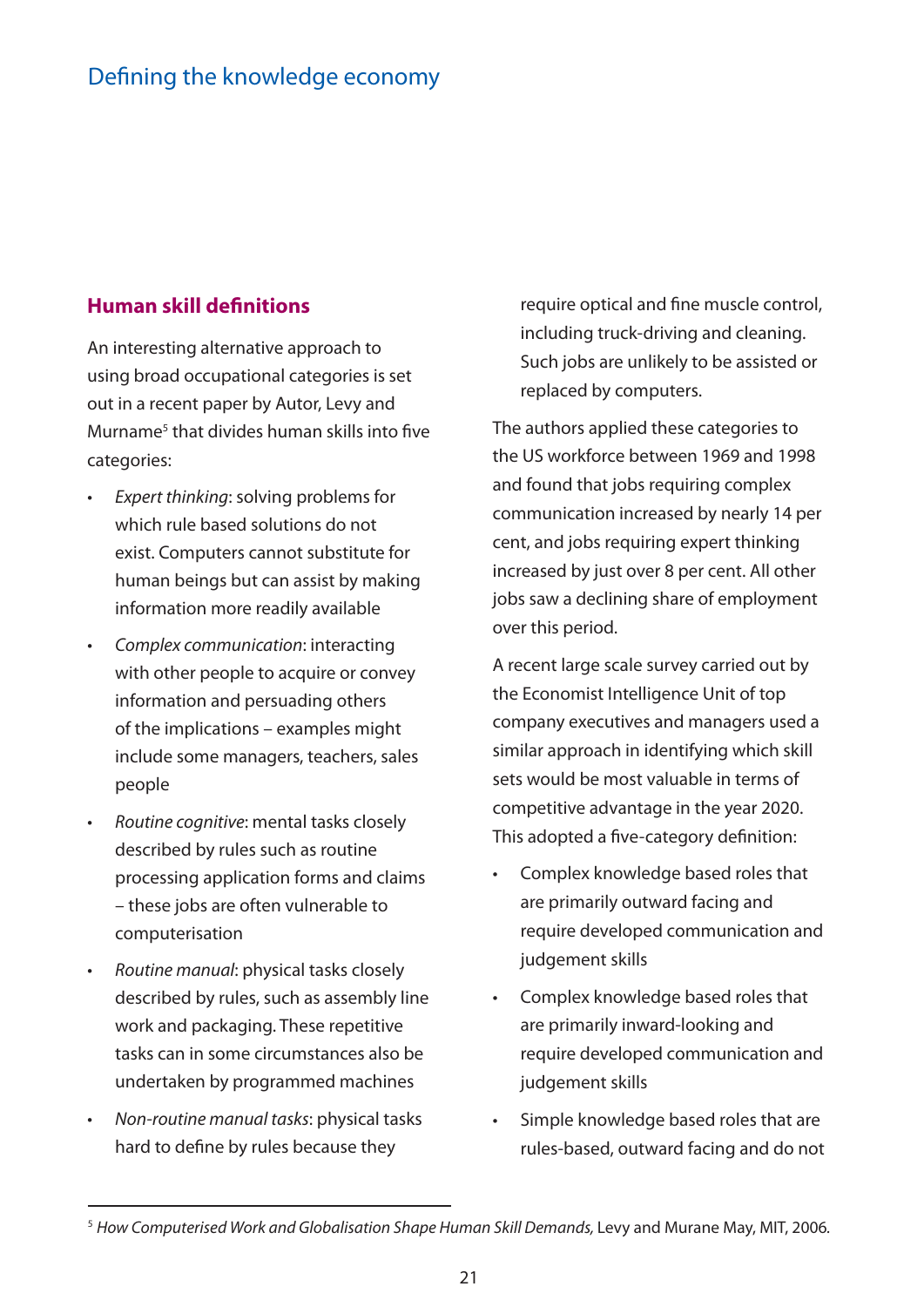require developed communication and judgement skills

- Simple knowledge based roles that are rules based, inward facing and do not require developed communication and judgement skills
- Production roles directly related to manufacturing or production processes.

Perhaps not surprisingly, 62 per cent of respondent's said outward facing complex knowledge based roles would be most important for the organisation's future competitive advantage, followed by 28 per cent saying inward facing knowledge based roles would be most important. The rest were cited by only 2 to 4 per cent of respondents as being important for future competitive advantage.

This approach undoubtedly gets closer to defining knowledge jobs in terms of both cognitive complexity and the relationship to computers – in other words, what people actually do - and might be regarded as superior to simply classifying jobs by occupational title or educational qualification of the job holder. The disadvantage is that it requires either an extensive re-working of the statistics or original survey work and may not easily

lend itself to direct comparisons with previous work or international comparisons.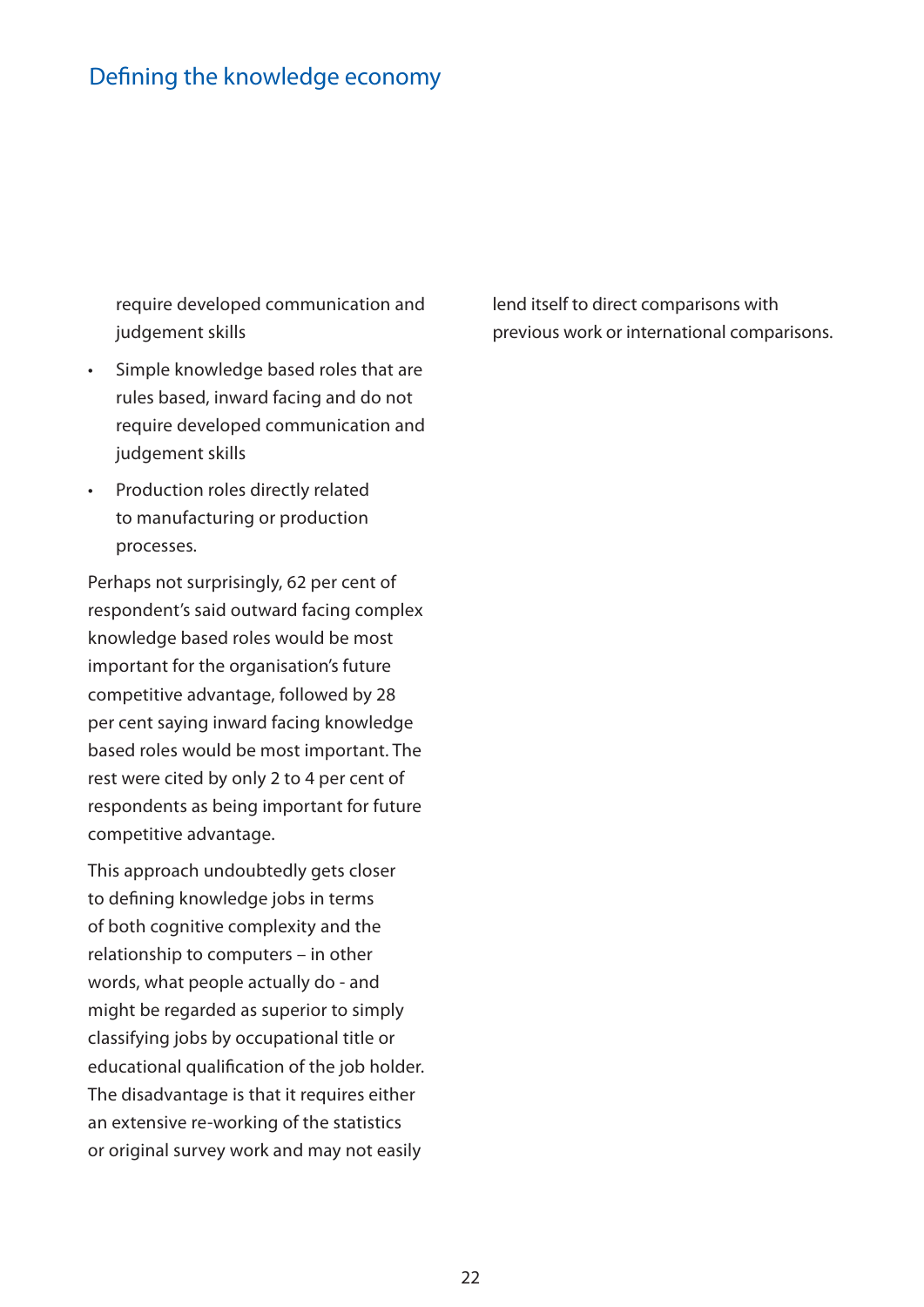#### **Process and innovation measures**

Another way to define the knowledge economy is to look at the share of output or employment produced by firms who are introducing new innovations in either processes or products. Some of the more commonly used indicators, for example, investment in R&D are an input measure that tells us little about the efficiency of R&D. Innovation measures measure output and capture a much wider range of activities.

The OECD definition includes both technological new products or processes and significant improvements in products and processes brought to market or used within the production process. The innovating firm is "one that has implemented technologically new or significant technologically improved products or processes".

The EU Community Innovation Survey provides definitions of innovation on this basis. The most recent available covers the period 1998-2000. By this measure, innovating firms in the UK represented about 62 per cent of turnover and 54 per cent of total employment. In most other European economies the shares were significantly higher. In Germany innovating firms accounted for 85 per cent of turnover and 86 per cent of employment.

#### **Innovation activity across Europe in 2000**

| 2000       | <b>Share</b><br>turnover | 2000       | <b>Share</b><br>jobs |
|------------|--------------------------|------------|----------------------|
| Germany    | 85%                      | Germany    | 86%                  |
| Sweden     | 79%                      | Austria    | 77%                  |
| Portugal   | 76%                      | Sweden     | 73%                  |
| Austria    | 74%                      | Belgium    | 72%                  |
| Belgium    | 73%                      | Finland    | 72%                  |
| France     | 73%                      | France     | 71%                  |
| Neth'lands | 71%                      | Neth'lands | 68%                  |
| Finland    | 68%                      | Portugal   | 68%                  |
| Spain      | 67%                      | Denmark    | 64%                  |
| Denmark    | 66%                      | Spain      | 54%                  |
| Uk         | 62%                      | UK         | 54%                  |
| Greece     | 40%                      | Greece     | 38%                  |

Note: no information available for Ireland and Italy. Innovation includes product and process innovation new to the firm or introduced to the market in the period 1998-2000. Source: Community Innovation Survey 2003

However, there are problems with the overall measure of this sort, come of which were highlighted in an OECD assessment published in 2003:

Too broad a definition: with most enterprises reporting innovation, the overall definition may not be very useful (although more refined and precise measures of innovation can be derived from the CIS) •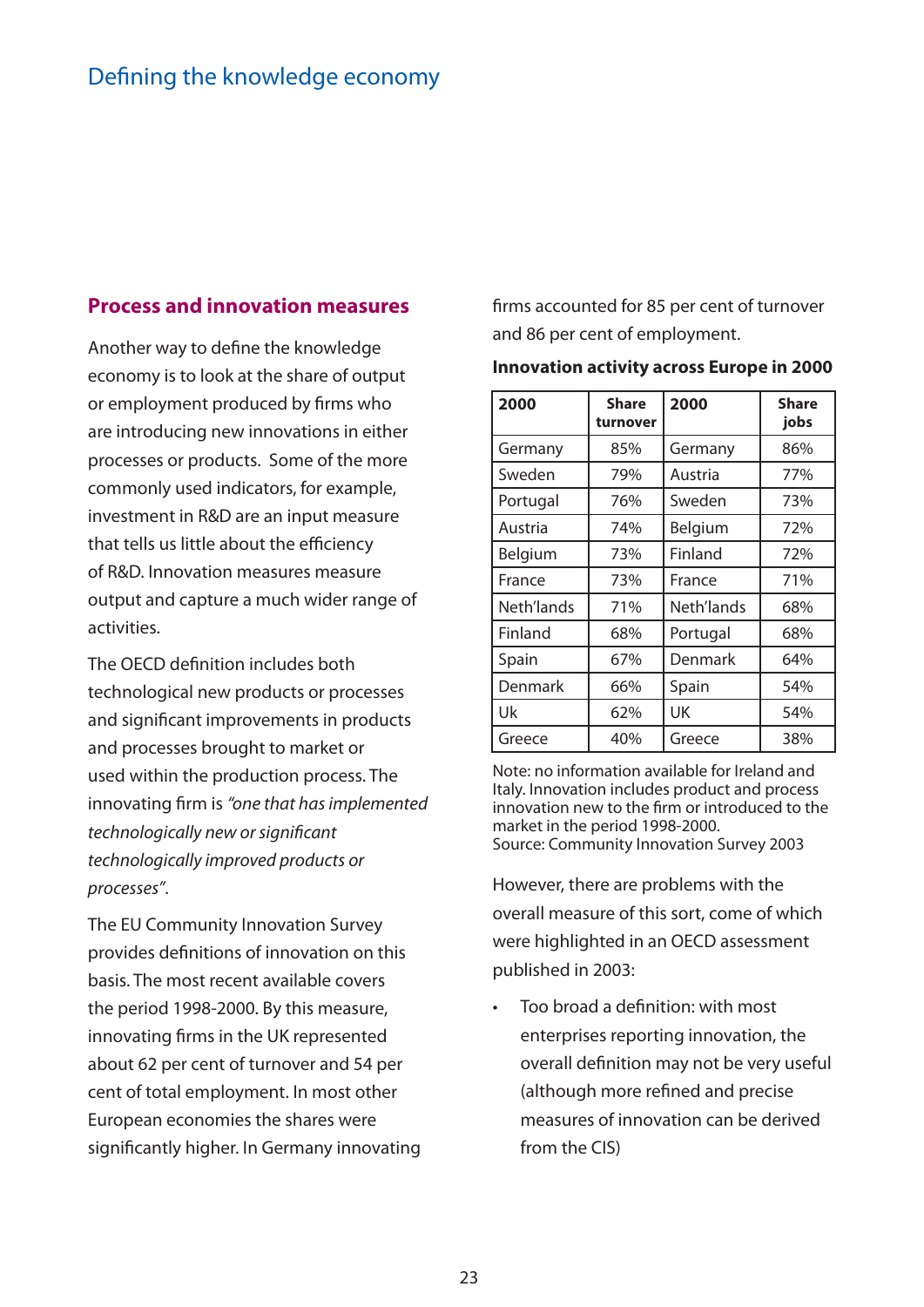- Comparability: the ranking of some economies looks odd – for example, Portugal and Spain appear similar to or even higher than the UK, even though business R&D is much higher in the UK
- Standard innovation measures often do not capture equally important innovations around work organisation, design and marketing – this is discussed in more detail below.

In addition, many of the survey results are presented as a share of enterprises. This fails to take account of differences in employment structure. The figures above showing innovation by turnover and employment give a more accurate picture of the importance of innovating firms in economic activity.

The EU innovation scoreboard sets out a wide range of measures grouped under inputs and outputs, some derived from the CIS and others from Eurostat and OECD statistical measures. The scoreboard includes:

Innovation drivers (input measures): science and engineering graduates per 1000 population; population with tertiary education; broadband penetration; participation in life-long •

learning; youth education attainment level

- Knowledge creation (input): R&D expenditure as % of GDP; share of high-medium tech R&D as % of manufacturing R&D; share of enterprises receiving public funding for innovation; share of university R&D financed by business sector •
- Innovation and entrepreneurship (input): shares of SMEs innovating, co-operating with others, introducing non-tech change; innovation spending as % of business turnover; early stages venture capital as % of GDP; ICT spending as % of GDP •
- Application (output): employment in high tech services as % of workforce; exports of high technology products as % of total exports; sales of new to firm products as % of turnover; employment in high to medium tech manufacturing as % of workforce
- Intellectual property: EPO and USPTO patents per million population; triadic patent families per million population; new EU trademarks and designs per million population. •

These measures are brought together in a single innovation summary index. The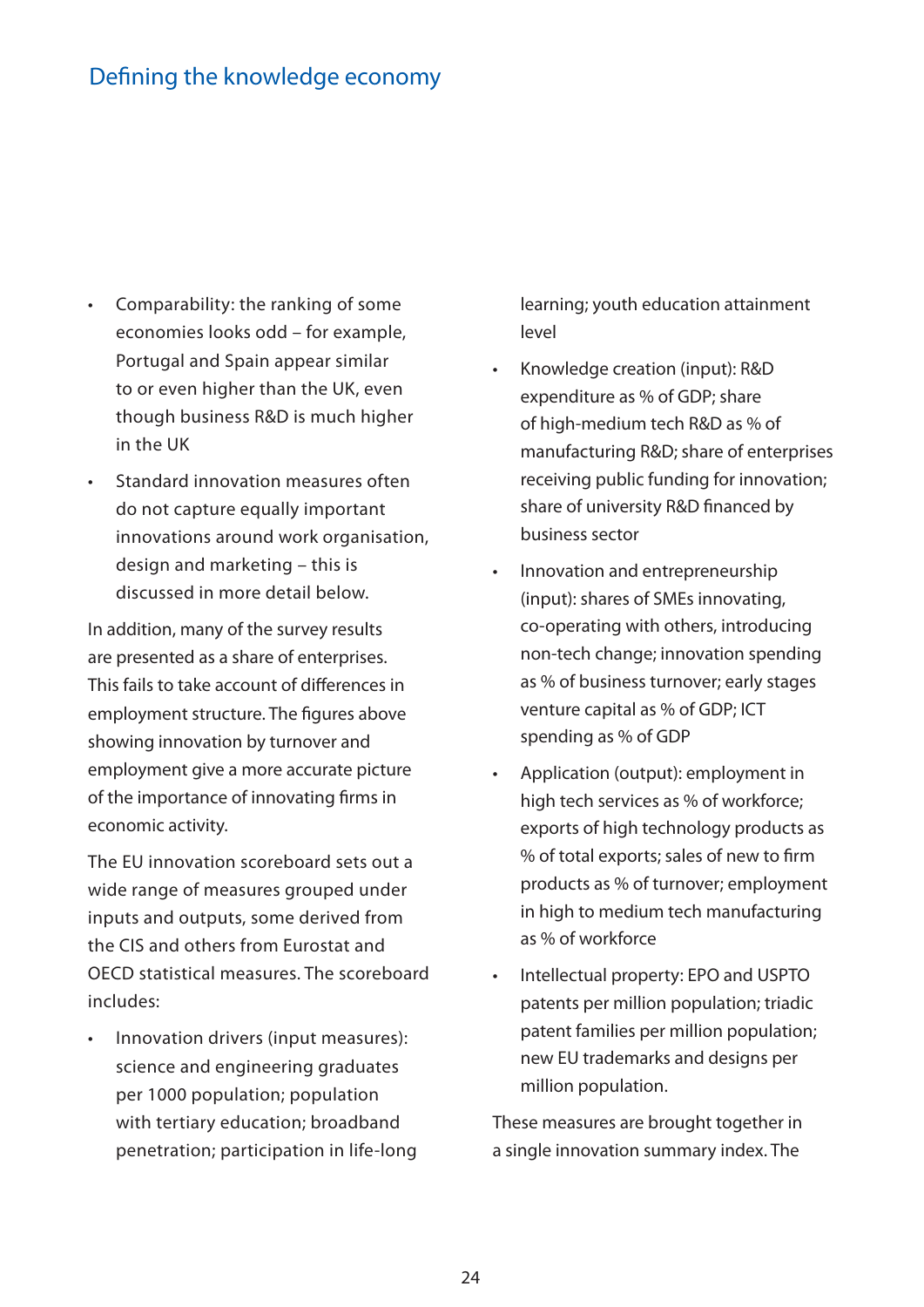latest index shows a lead group of Germany, Denmark, Finland, Sweden and Switzerland, together with the US and Japan (although the latter have been assessed through a more limited range of indicators). Most of the rest of Northern Europe and (on the margin) Italy are regarded as around the average. The rest of Southern Europe and the new EU States are below average.

The UK does relatively well on innovation drivers, ahead of Germany and France but behind the US and Japan. However, on knowledge creation the UK ranks behind all these economies (although the gap against France is relatively narrow). Innovation and enterprise measures put the UK ahead of France, but behind Germany, the US and Japan. Application measures are only available for the EU States, where the UK ranks behind France and Germany.

The OECD has adopted a similar approach through three groups of indicators designed to capture three closely related innovation measures – the generation of new knowledge; industry-science linkages; and industrial innovation and technology diffusion:<sup>6</sup>

Generation of new knowledge: R&D performed by the non-business sector as a share of GDP; non-business •

researchers per 10,000 labour force; basic research as a share of GDP; PhD graduation in science, engineering and health; scientific/technical articles per million population

- Industry-science linkages: business financed R&D performed by public sector as % of GDP; scientific papers cited in US-issued patents; publications in 19 most industry relevant scientific disciplines per million population •
- Industrial innovation: business funded share of GDP; business researchers per 10,000 labour force; patents in "triadic" patent families per million population; share of firms with new or technologically improved products and processes. •

The OECD found that generation of new knowledge correlated strongly with industrial innovation and moderately correlated with industry-science links. However, the link between industry-science links and industrial innovation, while positive, was much weaker. The OECD has heavily qualified these results – the scienceindustry linkage indicators in particular were felt to be much less satisfactory than the other indicator groups. Moreover, the correlations were based on giving equal

<sup>6</sup> Freudenberg M. (2003) Composite Indicators of Country Performance: A Critical Assessment, OECD STI Working Papers 2003/16..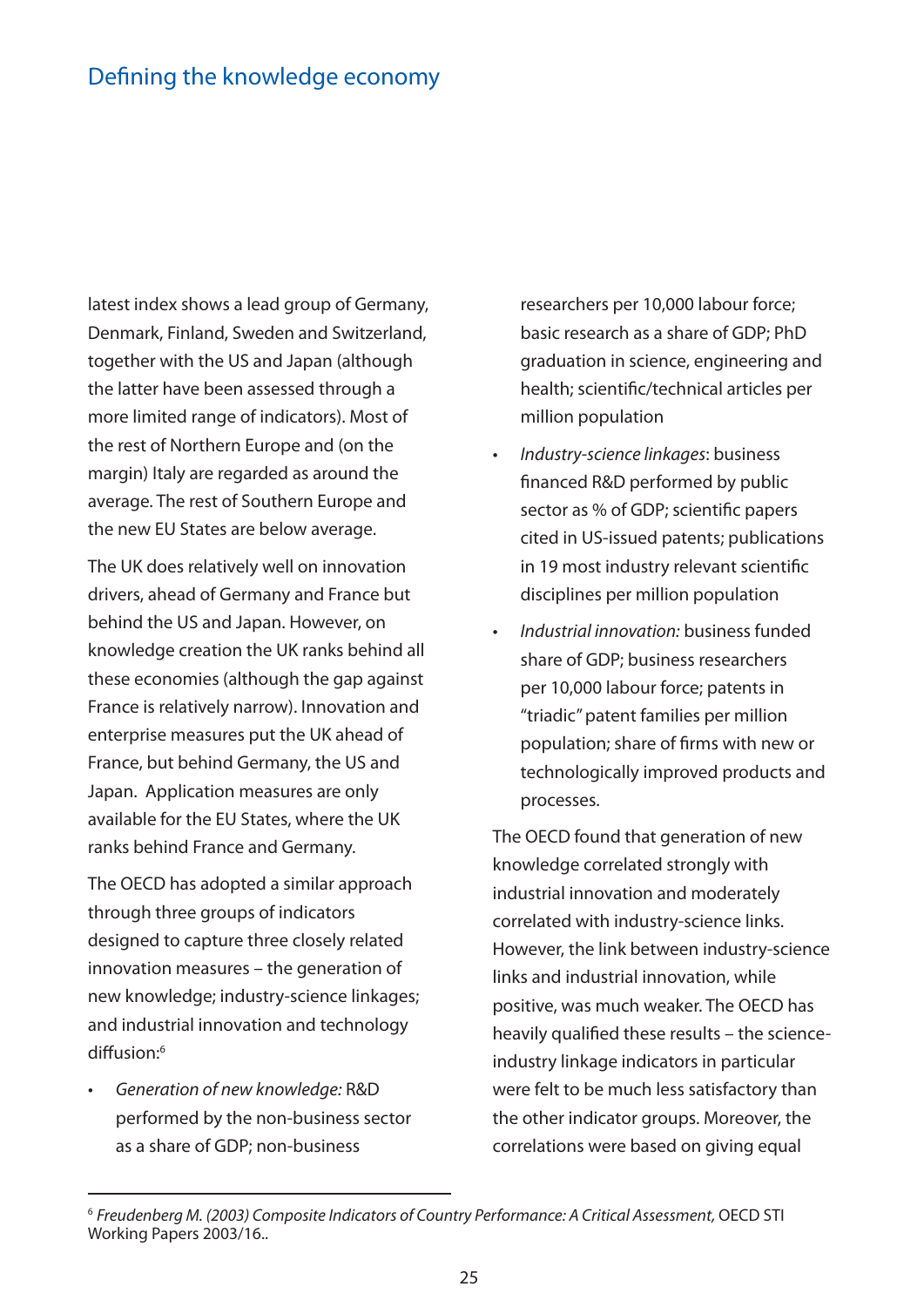weights to each group of indicators so that they have the same relative importance and at the individual country levels different weights might be more appropriate.

### **Organisational and presentational innovation**

Standard definitions of innovation excludes two other forms of innovation, described by the Community Innovation Survey (CIS) as "organisational innovation" around changes in work practice and "presentational innovation" covering design and marketing.

The latest CIS asked a question covering both these forms of innovation and, not surprisingly, found a close link between the two forms of innovation. In other words, firms introducing new products and processes were also more likely to make innovations in work organisation.

Unfortunately, the data is presented by share of enterprise and is split between innovating and non-innovating firms. But taking the measure at face value, innovating firms in the UK appear to be much more likely to introduce these complementary innovations that their European counterparts with the exception of organisational innovation. Unfortunately, there are no UK results for "aesthetic" innovation, although UK performance in the cultural and creative industries also appears to be relatively strong. The results from the CIS comparing the UK against the European average are shown on the next page.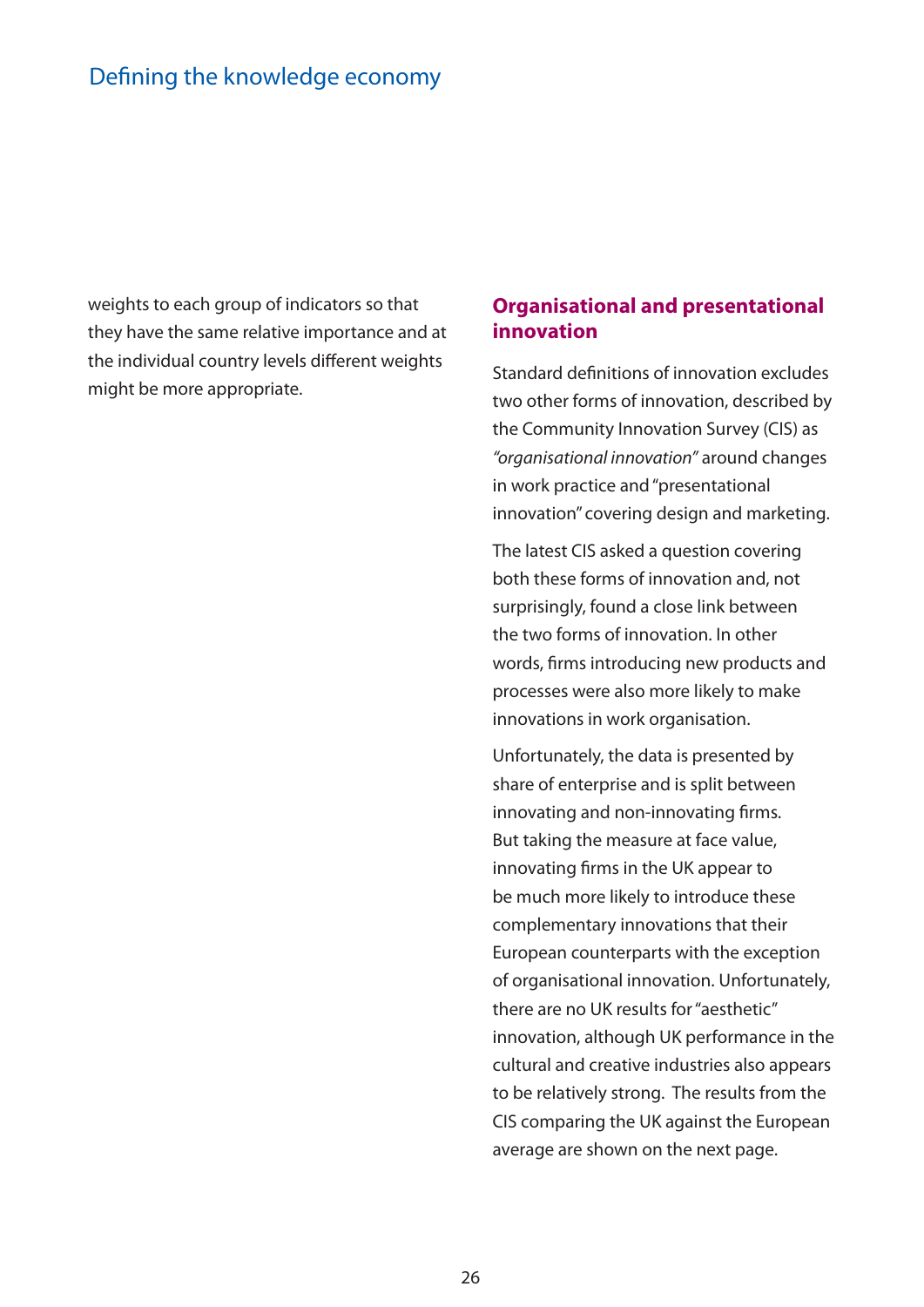#### **Organisational and presentational innovation compared**

| % of enterprises          | <b>Innovators</b> |     |
|---------------------------|-------------------|-----|
| <b>Type of innovation</b> | UK                | EU  |
| Strategic                 | 62%               | 46% |
| Management                | 52%               | 39% |
| Organisation              | 53%               | 53% |
| Marketing                 | 66%               | 38% |
| Aesthetic                 |                   | 42% |

Source: Community and Innovation Strategy

These "softer" innovations may be a key distinctive feature of the knowledge economy, especially around the introduction of knowledge management practices. Not all of the competencies required for the knowledge economy are new – the soft-skills such as leadership, ability to work in teams, learning to learn, and communication and analytical skills have been a feature of the workforce for centuries. What is new - apart from specific IT skills - is the emergence of knowledge management skills based on making effective use of the ICT technologies to analyse, process and share information and knowledge among knowledge workers.

"Knowledge management" practices describe how organisations track, measure, share and make use of intangible assets such as an employee's ability to think

and react quickly in a crisis. The OECD identifies the following as key knowledge management practices:

- Creating a knowledge sharing culture •
- Incentives policy to retain employees •
- Alliances for acquiring knowledge •
- Written knowledge management policy. •

The OECD study suggested that not only were such practices becoming widespread but also there was an association between such practices and innovation and productivity. However, these linkages are not well understood. "Knowledge management practices seem to have a far from negligible effect on innovation and other aspects of corporate performance. But there is little systematic evidence of just how great an effect knowledge management has. Among the various categories of knowledge-related investments…knowledge management is one of the areas about which little is known in terms of quality, quantity, costs and economic returns" (The Significance of Knowledge Management in the Business Sector, OECD Policy Brief, 2004).

The OECD suggests that as well as an R&D gap, there may also be a knowledge management gap that helps explain differences in productivity and economic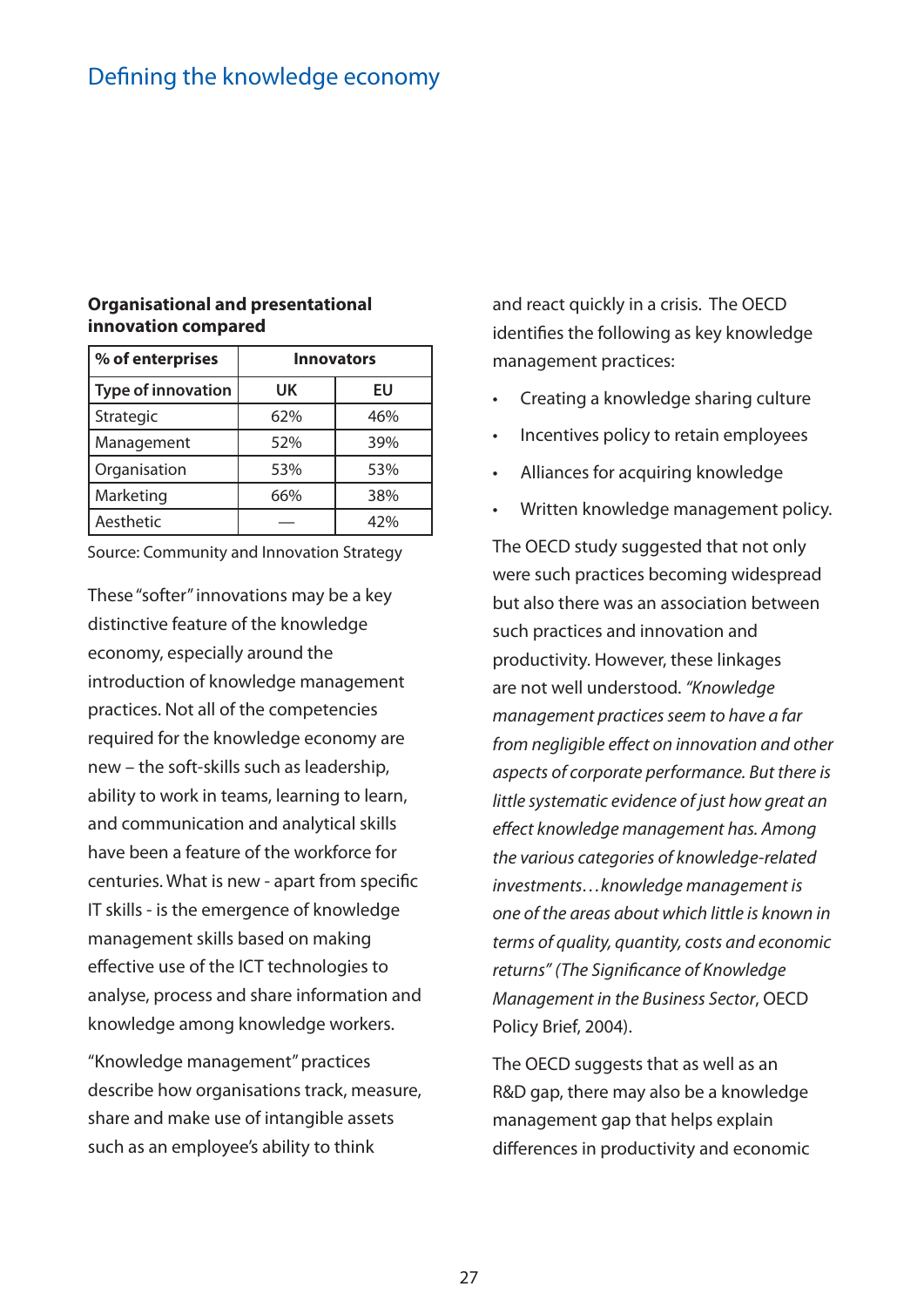growth across the OECD economies. This view appears to be supported by the emerging evidence that management quality and the ability to exploit new technologies helps explain some of the productivity gap between the US and Europe.

The EIU survey referred to earlier confirms the importance of knowledge management to the knowledge economy and to productivity growth more widely. Most executives and managers thought the biggest source of future productivity growth would come from knowledge management – far more than, say, new product development or management of the supply chain or procurement. So 43 per cent of respondents said that knowledge management was the biggest area of potential productivity gain compared with 19 per cent who identified new product development and 17 per cent who identified supply chain management.

The same survey suggested that firms would devote a much bigger share of their future IT investment to support of knowledge management systems and knowledge workers. For example, 44 per cent of respondents said general IT infrastructure was among their top three

#### **Corporate view of knowledge management and productivity gains**

| Areas of biggest potential<br>productivity gains | $%$ of<br>respondents |
|--------------------------------------------------|-----------------------|
| Knowledge management                             | 43%                   |
| Customer service/support                         | 35%                   |
| Operational/production<br>processes              | 29%                   |
| Strategy/business development                    | 29%                   |
| Marketing and sales                              | 28%                   |
| HR and training                                  | 23%                   |
| Corporate performance<br>management              | 22%                   |
| Product development                              | 19%                   |
| Financial management                             | 17%                   |
| Supply-chain management                          | 17%                   |
| Risk management                                  | 14%                   |
| Procurement                                      | 10%                   |

Note: responses to question, "Which of the following areas of activity offer the greatest potential for productivity gains over the next 15 years?"

Source: EIU Foresight 2020 survey of 1,600 CEOs and managers, 2006

priorities for investment now, compared with 22 per cent who identified knowledge management. But asked about the future, the results are reversed with 42 per cent saying knowledge management was a top priority for IT investment compared with 18 per cent citing general IT infrastructure. So even if overall ICT investment rates by business do not change dramatically, the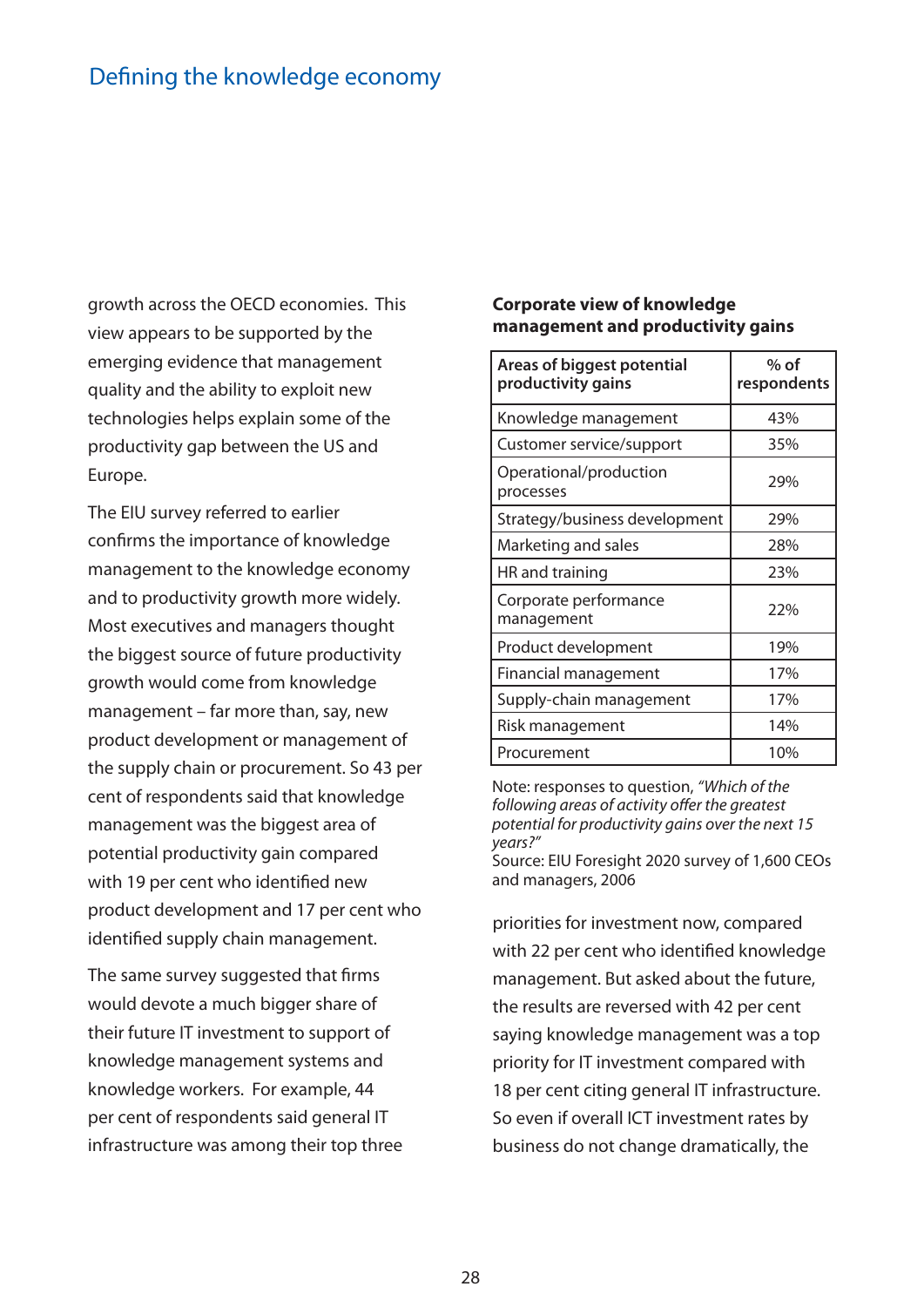focus certainly will do and in ways that are quite distinct from previous across the board increases in computerisation.

#### **Conclusions**

Defining the knowledge economy is challenging precisely because the commodity it rests on – knowledge – is itself hard to pin down with any precision. Perhaps for this reason there are few definitions that go much beyond the general and hardly any that describe the knowledge economy in ways that might allow it to be measured and quantified.

Turning to more specific and measurable definitions, it is clear no single definition will capture all aspects of the knowledge economy. All indicators have advantages and disadvantages. An important concern is that of international comparability, given the shift to a knowledge-based economy is a global phenomenon taking place in virtually all OECD economies.

We will adopt the wide OECD/Work Foundation industry definition of the knowledge intensive industries (high to medium tech manufacturing, finance, telecommunications, business services, education and health). By this measure about 40 per cent of GDP in the UK is generated by knowledge intensive industries. However, we will need to make clear that the knowledge intensive industries are not the knowledge economy,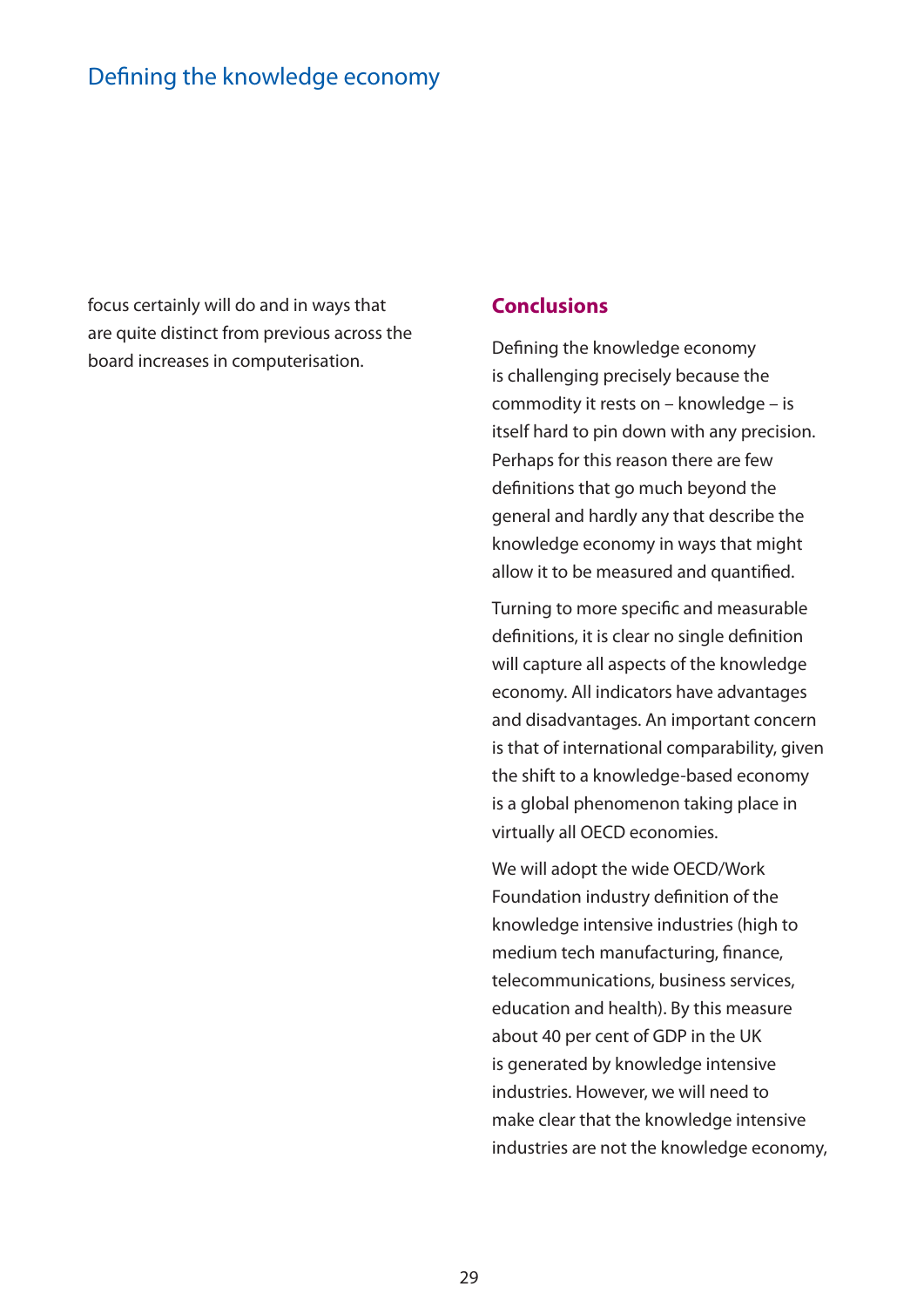for example, through work focusing on industries either entirely or partly omitted from the OECD wide definition of knowledge based industries such as energy supply, retail and the cultural creative industries.

We will retain the occupational definition of the knowledge economy workforce as the top three occupational groups of managers, professionals, and associate professionals. By this definition, just over 40 per cent of the UK workforce is "knowledge workers". However, we will need to refine this definition. In particular the assumption that all managers are knowledge workers looks unsustainable, at least in the UK. We will also explore alternative approaches that get us closer to the essence of knowledge work, such as defining knowledge based workers as those in jobs requiring expert thinking and complex communication skills.

Definitions based on innovation by firms cover all industries in the market sector but lack precision. Innovation surveys suggest that over 60 per cent of UK business turnover and over 50 per cent of business employment is in firms that use new technology to introduce new products and processes. We will refine our innovationbased definitions, taking account of

the latest findings form the Community Innovation Survey.

Innovation in "softer" areas such as work organisation, knowledge management, design and marketing are vital to understanding how the knowledge economy works within the firm but the link to competitiveness is poorly understood and often inadequately measured. We will explore these measures of knowledgebased innovation in more detail.

This note will not be the final word  $-$  as we take the programme forward we want to refine and develop our definitions and measures of the knowledge economy by stimulating debate and inviting others to set out their view on the future of the knowledge economy. One area we want to explore in the coming months, drawing on outside experience and expertise, is the option of developing more sophisticated composite indicator. We will be making contact with the relevant academics and officials at the EU and the OECD currently working on knowledge economy statistical definitions and indicators.